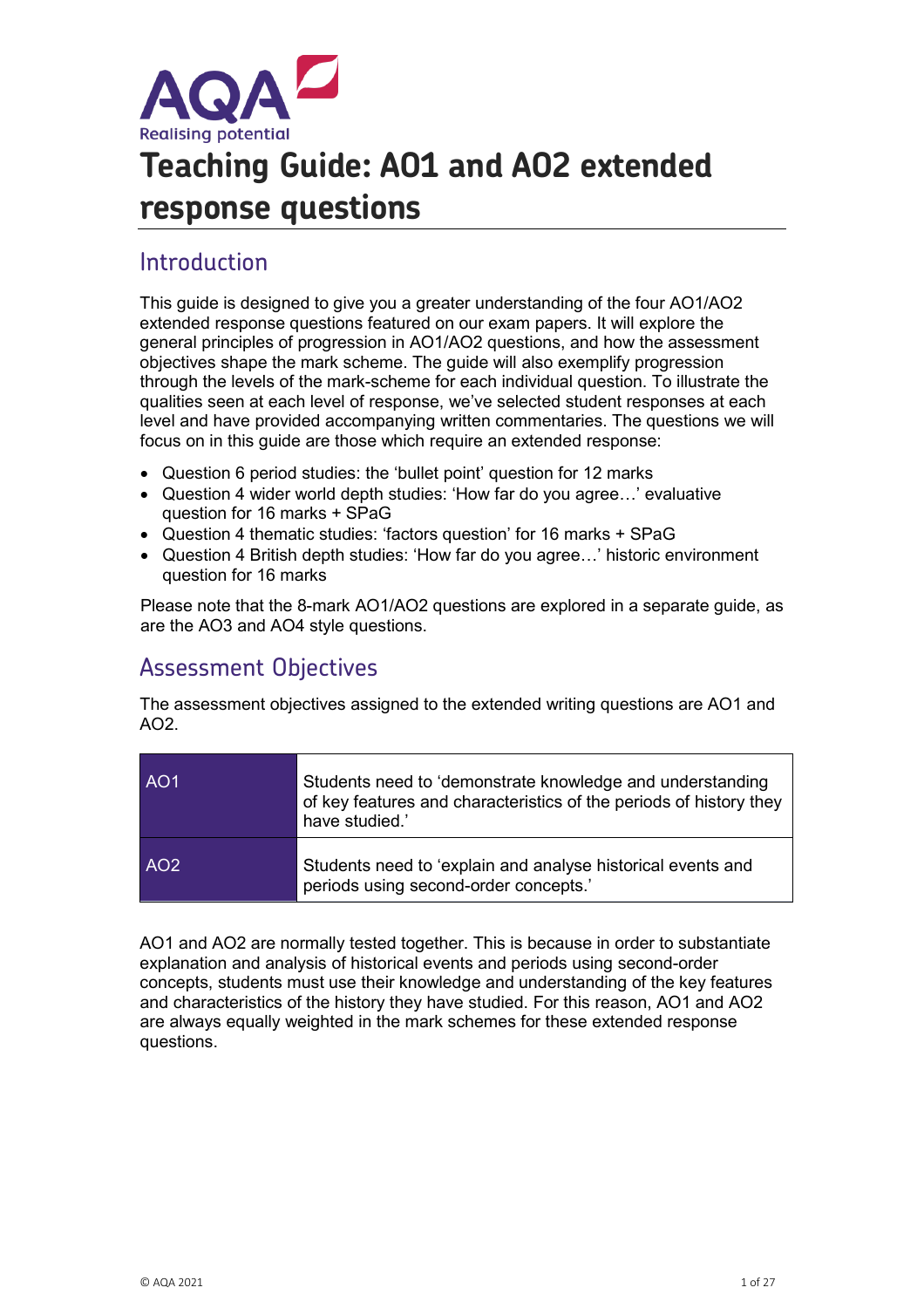

Much like the 8-mark AO1/AO2 questions, these extended response questions require students to use the common skills of identification and explanation. However, as the extended response questions also require students to come to a substantiated judgement about relative importance, students will also use the skill of evaluation in higher level responses:

| Identification | Stating or describing relevant aspects of the given second<br>order concept (e.g., causes), or knowledge that is relevant to<br>the question.                                       |
|----------------|-------------------------------------------------------------------------------------------------------------------------------------------------------------------------------------|
| Explanation    | Using extended reasoning and relevant knowledge to<br>demonstrate an understanding of second-order concept.<br>This may entail show understanding of sequencing and<br>connections. |
| Evaluation     | Reaching a balanced, relevant, and substantiated judgement<br>about relative importance.                                                                                            |

# What does are the key principles of progression in extended response AO1/AO2 questions?

In order to demonstrate progress from the lower levels to higher levels, students must:

- substantiate explanations and analysis with relevant evidence
- direct explanation and analysis to the issue in the question.

| Level 4<br>Complex thinking | Directly relevant to the question<br>$\bullet$   |
|-----------------------------|--------------------------------------------------|
| Level 3                     | Substantiated with evidence<br>٠                 |
| <b>Developed thinking</b>   |                                                  |
| Level 2                     |                                                  |
| Simple thinking             | Implicitly relevant to the question<br>$\bullet$ |
| Level 1                     | Partial substantiation<br>$\bullet$              |
| <b>Basic thinking</b>       |                                                  |
| No Credit                   | Not relevant                                     |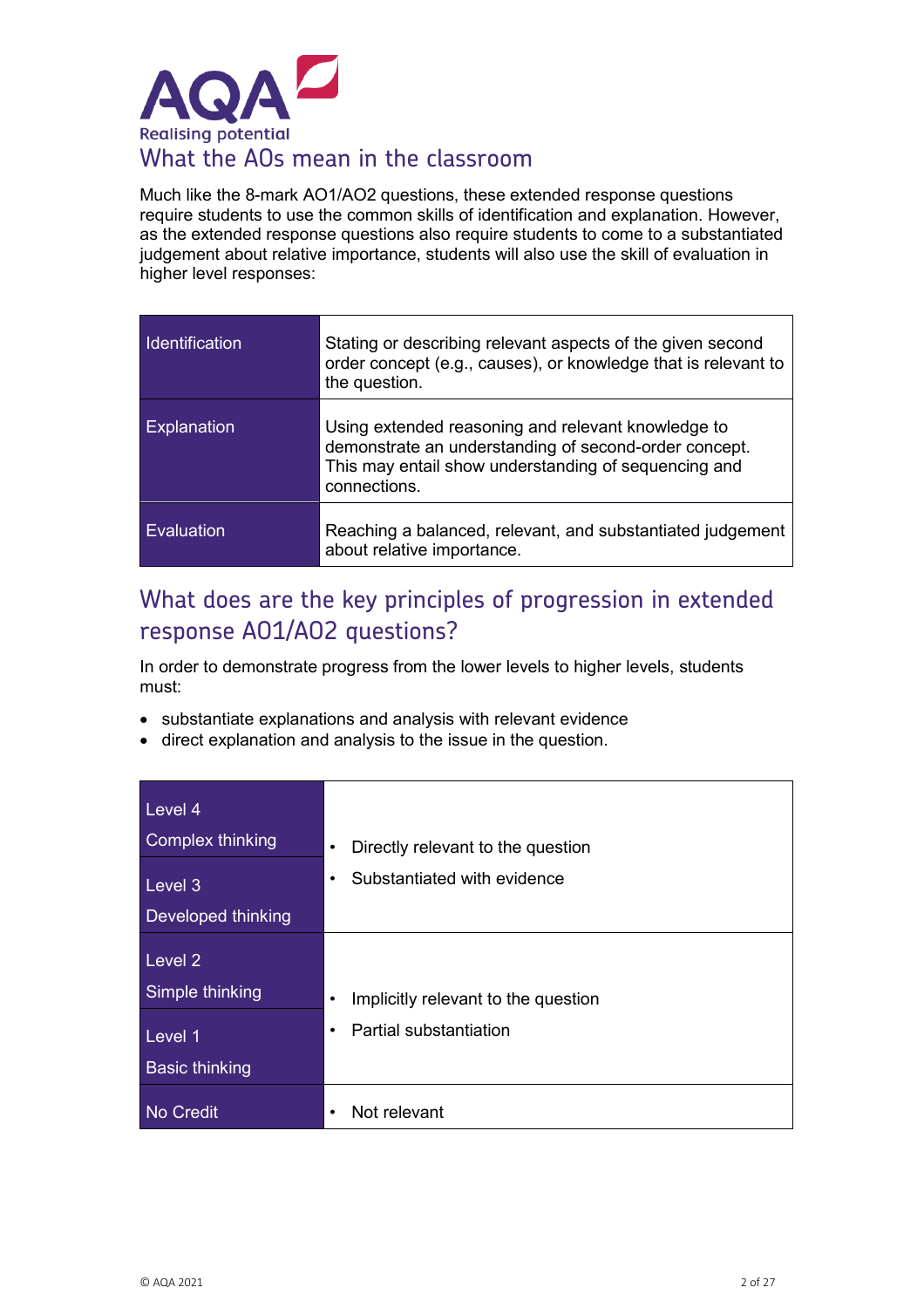

To exemplify how these two characteristics influence progression in responses extended response AO1/AO2 questions, it may be helpful to think in terms of a commonly used writing structure, such as Point – Evidence – Explain (PEE).

- At a basic level (Level 1), students are able to identify material that is relevant to the question in the form of relevant point (P) or some relevant knowledge or evidence (E).
- At a simple level (Level 2), students can make a point (P) and support it with either evidence (E) or some further expansion (E) of the point. The understanding in the answer will remain implicit because the connection between the point and the evidence (E) are not made explicit through a relevant explanation.
- At a developed level (Level 3), students will make relevant points (P), and support one or more with explanation (E) and evidence (E) that directly addresses the issue in the question.
- Responses at Level 4 build on the qualities shown in developed (Level 3) responses by also showing complex understanding leading to a substantiated judgement..

# What does a substantiated judgement look like?

Level 4 of the mark scheme requires complex thinking that leads to a substantiated judgement. That means that a judgement is and should be substantiated or sustained by reasoning and knowledge and understanding. In other words, this is not merely stating a preference; a judgement at Level 4 will require one or two sentences in which reasoning is provided and support is shown for the judgement.

Judgements often occur when students try to explore the relationship between two or more causes/changes/consequences/factors (depending on the question) in order to evaluate was more important to the issue or development presented in the question.

Judgements may occur at any point in a student's response. They can be present throughout a response, but typically judgements will occur at the end of an answer after two or more developed explanations have been made.

# Spelling, Punctuation and Grammar (SPaG)

All GCSE History specifications are required to assess students' spelling, punctuation and grammar (SPaG). There are normally eight marks available for this across the qualification as a whole (four marks on the Wider World Depth Study essay question and four marks on the factors essay in the Thematic Studies). You will notice in our mark schemes there is a separate mark scheme for SPaG as it is assessed separately.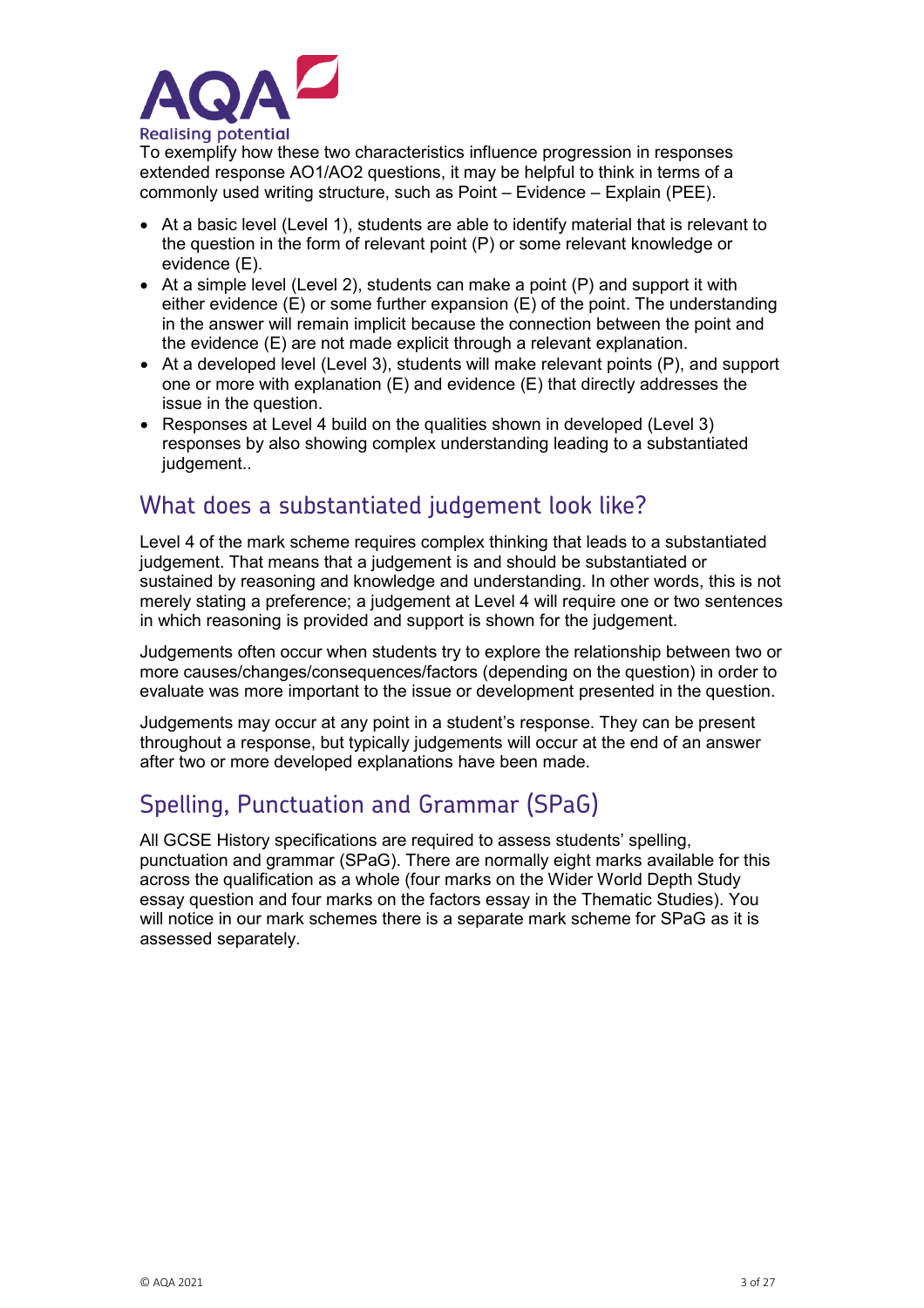

# Question 6 period studies: the 'bullet point' question

This 12-mark question targets causation, consequence, change and/or continuity.

This 'bullet point' style question asks students to evaluate two named bullet points in relation to a given issue. In order to answer the question, students will need to use relevant knowledge and understanding to support their explanations and evaluation of both bullet points. The responses below are from *1A/D America 1920-1973…* to demonstrate the qualities shown like at each level of the mark scheme for this question type.

### **Question**

04 Which of the following was the most important reason why the American economy improved after the Depression:

- New Deal Policies
- the Second World War

Explain your answer with reference to both bullet points.

[12 marks]

### Level 1 response

#### **June 2019 1D America, 1920-1973**

The New Deal policies like the alphabet agencies were important because they helped the economy. President Roosevelt did lots of fireside chats over the radio which everyone listened to. These chats made everyone feel more reassured.

The Second World War had a big improvement on the economy, because it gave people more jobs in factories and as soldiers because of the war and fighting.

Overall, I think the economy improved greatly because of the Second World War.

At a basic level (Level 1), students will often provide to provide knowledge or evidence relevant to the given bullet points and/or the issue in the question. This is therefore credited at Level 1 as it identifies that a policy relating to the New Deal and that the Second World War created jobs. There is some knowledge about Roosevelt's fireside chats, but it's not relevant to the question. A judgement is provided, though no further reasoning is shown so it remains asserted.

L1: 2 marks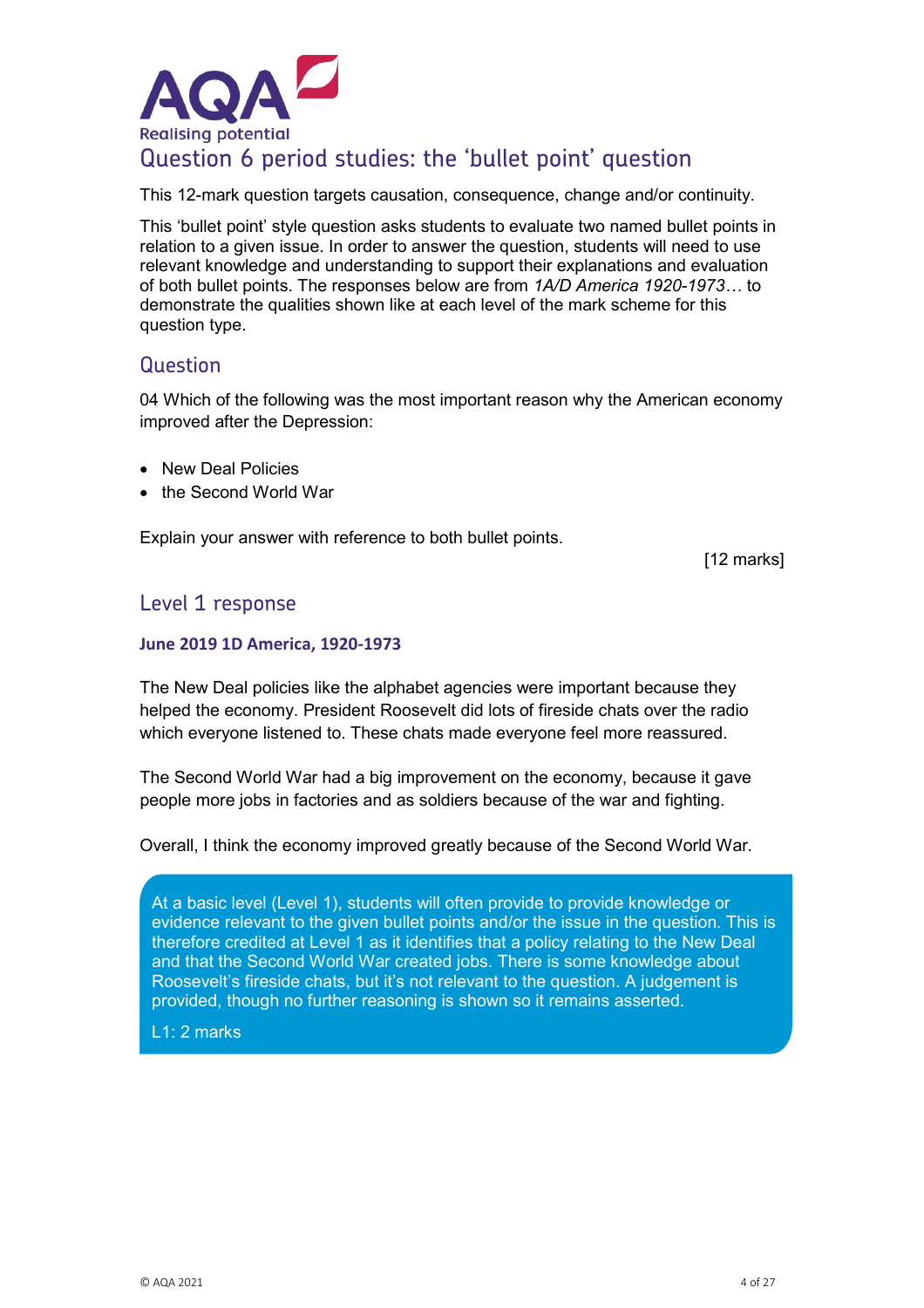

04 Which of the following was the most important reason why the American economy improved after the Depression:

- New Deal Policies
- the Second World War

Explain your answer with reference to both bullet points.

[12 marks]

### Level 2 response

#### **June 2019 1D America, 1920-1973**

Roosevelts "New Deal" was one important reason for America's economic improvement. It raised taxes for the rich, making more government money available to loan, which was given to support farmers and factories. This meant America was producing again. In addition to this, the government officially backed 5000 banks which had failed in the depression, which gave confidence back to the American people and this helped to improve the economy

The Second World War was a huge factor also as it meant other countries were in desperate need of America's produce because of the damage done in the war, giving more jobs than ever to factory workers and farmers as demand for their products sky-rocketed, giving people more money to support themselves than previously possible.

In conclusion, I find the Second World War to be the more important reason for America's economic increase after the depression as it created thousands of jobs as well as brought money back into the country.

At Level 2, students will provide simple explanation in relation to one or both of the bullets. Evidence may be provided for both bullet points, but explanations remain implicit to the 'tail 'or focus of the question. This response is a good example of a Level 2 response as it explains both bullets in a generalised manner. The conclusion repeats the point made in the second paragraph, and provides an asserted rather than a substantiated judgement.

L2: 5 marks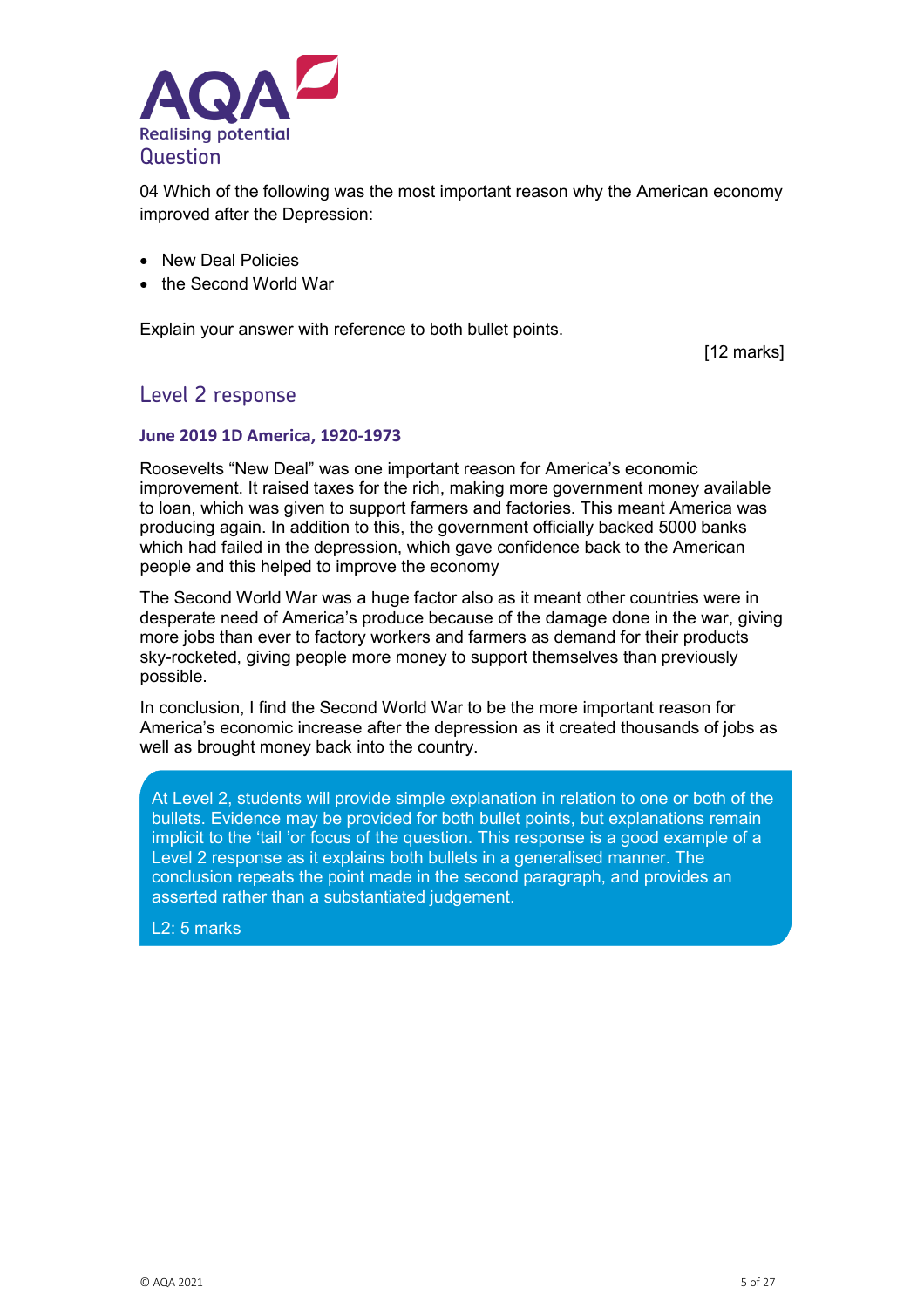

04 Which of the following was the most important reason why the American economy improved after the Depression:

- New Deal Policies
- the Second World War

Explain your answer with reference to both bullet points.

[12 marks]

### Level 3 response

#### **June 2019 1D America, 1920-1973**

I believe that both the New Deal and the Second World War play a part in the improvements in the American economy following the Depression however the New Deal was the more important factor. The New Deal was introduced by F.D.R as an attempt to reform Americas economy and repair the damaged caused by the Wall Street Crash of 1929 and subsequent Depression. To do so the new Democrat Government aimed to move away from the Laissez Faire policies of the 1920s Republican Governments and towards greater Government involvement. A key part of the New Deal was investment in public works such as dams and other infrastructure, this was intended to generate employment and give people an improved income which would boost the economy. The New Deal also aimed to curb the dangerous banking practices such as granting loans to those unable to afford the repayment which had led to the financial crash, to do so upon his election Roosevelt closed all the banks to allow checks to occur with only those that passed being allowed to reopen.

The Second World War helped grow America's economy due to the demand for munitions. This led to massive growth in the USA's industrial growth output and ensured a high employment rate. As a result of the influx of money from arms sales and the increased spending power of the population, America during and after the war saw a massive economic boom which recovered the economy to its pre-Depression prosperity.

Overall, it was the New Deal which brought the USA out of the Great Depression and stablised the economy. Therefore, had the New Deal not occurred the benefits of becoming the 'arsenal of democracy' may have been significantly lessened.

Reponses at Level 3 must address both bullet points and demonstrate developed explanation at some point in the response. In some cases, Level 3 responses can demonstrate some imbalance in the quality of explanation for each point, which is why this response is credited at low Level 3. It addresses both bullet points and shows developed explanation of the impact of the New Deal. The Second World War is addressed in a simple manner, and would be improved with further supporting evidence. The judgement in the concluding paragraph is asserted meaning that the answer remains in Level 3.

L3: 7 marks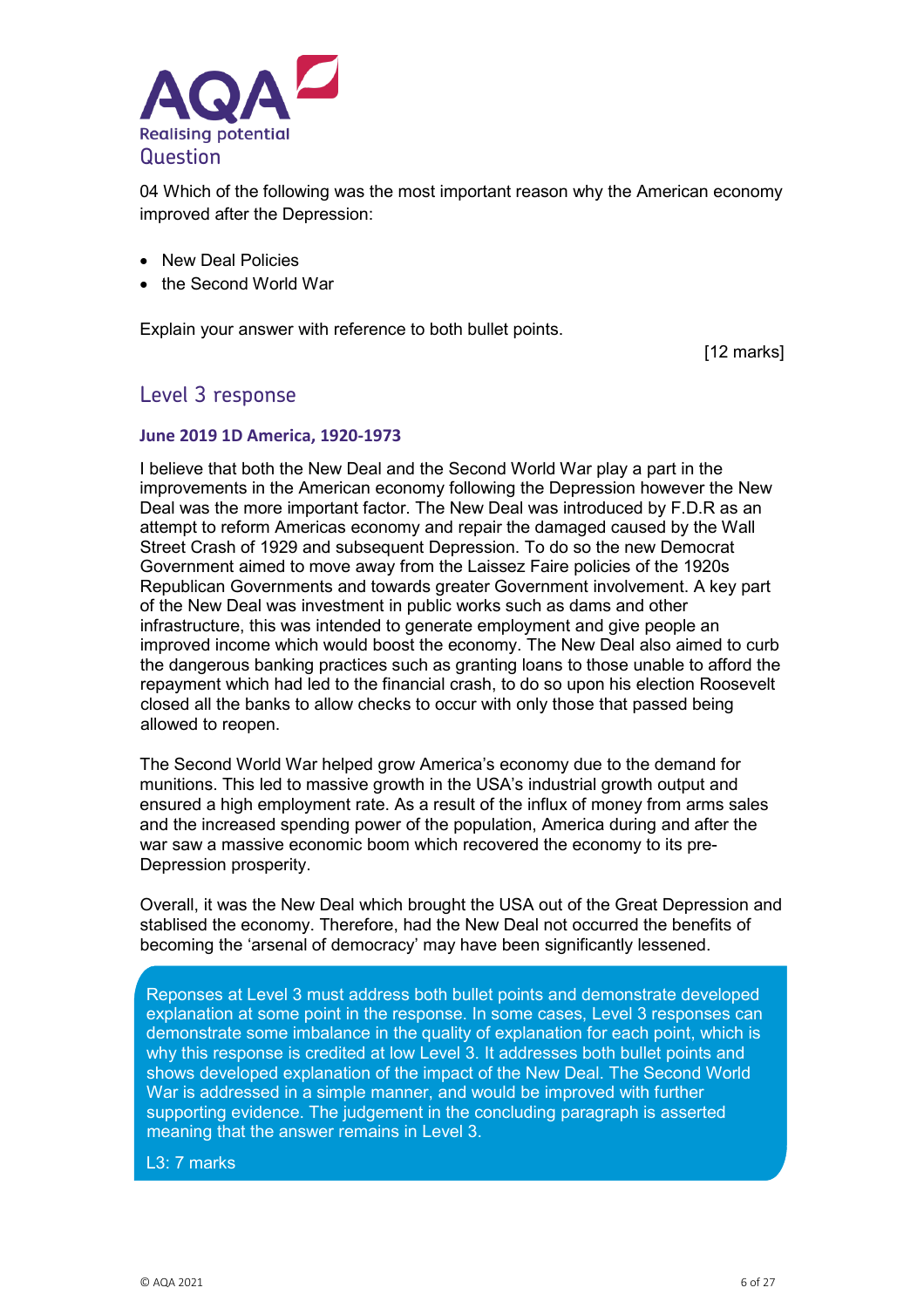

04 Which of the following was the most important reason why the American economy improved after the Depression:

- New Deal Policies
- the Second World War

Explain your answer with reference to both bullet points.

[12 marks]

### Level 4 response

#### **June 2019 1D America, 1920-1973**

The New Deal had a major impact on America as Roosevelt did more in his first Hundred Days than Hoover had in his whole presidency. Roosevelt introduced alphabet agencies that involved industry, farmers, unemployed, and land. The alphabet agencies got people back out to work and gave them a reason to get out of bed in the morning. Another thing Roosevelt did was the Emergency Banking Act which resulted in some banks in America re-opening Roosevelt's alphabet agencies, which meant nearly everyone could get back to work. He created the PWA which got skilled workers back out there, the WPA which employed photographers, writers and artists. Despite the fact there wasn't an alphabet agency for women directly, all of them employed women. Even though Roosevelt was criticised for things like the AAA and NRA; they really did have a positive impact on the American economy.

The Second World War had a positive impact on the American economy because it basically pulled America out of Depression. This got everyone back out to work as large industries were making things like planes and smaller industries were making ammunition. American farmers also prospered as they were making 50% of the world's food as they were so far away that they couldn't be attacked on the mainland. America was very prosperous after World War Two due to lend lease, in which the loaned countries like Britain, France, Russia and China over \$50 billion worth of equipment and weapons. The countries didn't have to pay for anything that was destroyed. Overall, both the New Deal policies and the Second World War had a positive impact on the American economy after the Depression.

However, I believe that the Second World War is more important as this rebuilt America's workforce and basically pulled them out of Depression. The New Deal policies were starting to fail by 1939 so the war started at the right time in regards to the American economy the Second World War made America rich.

Responses at Level 4 must include complex thinking in the form to include a substantiated judgement. This is most commonly seen in answers that explored the relationship or interaction between the bullet points in order to come to a judgment about their relative importance. In this response there is a developed explanation of both bullets and then complex understanding shown in a brief concluding relational judgement, supported with some reasoning.

L4: 10 marks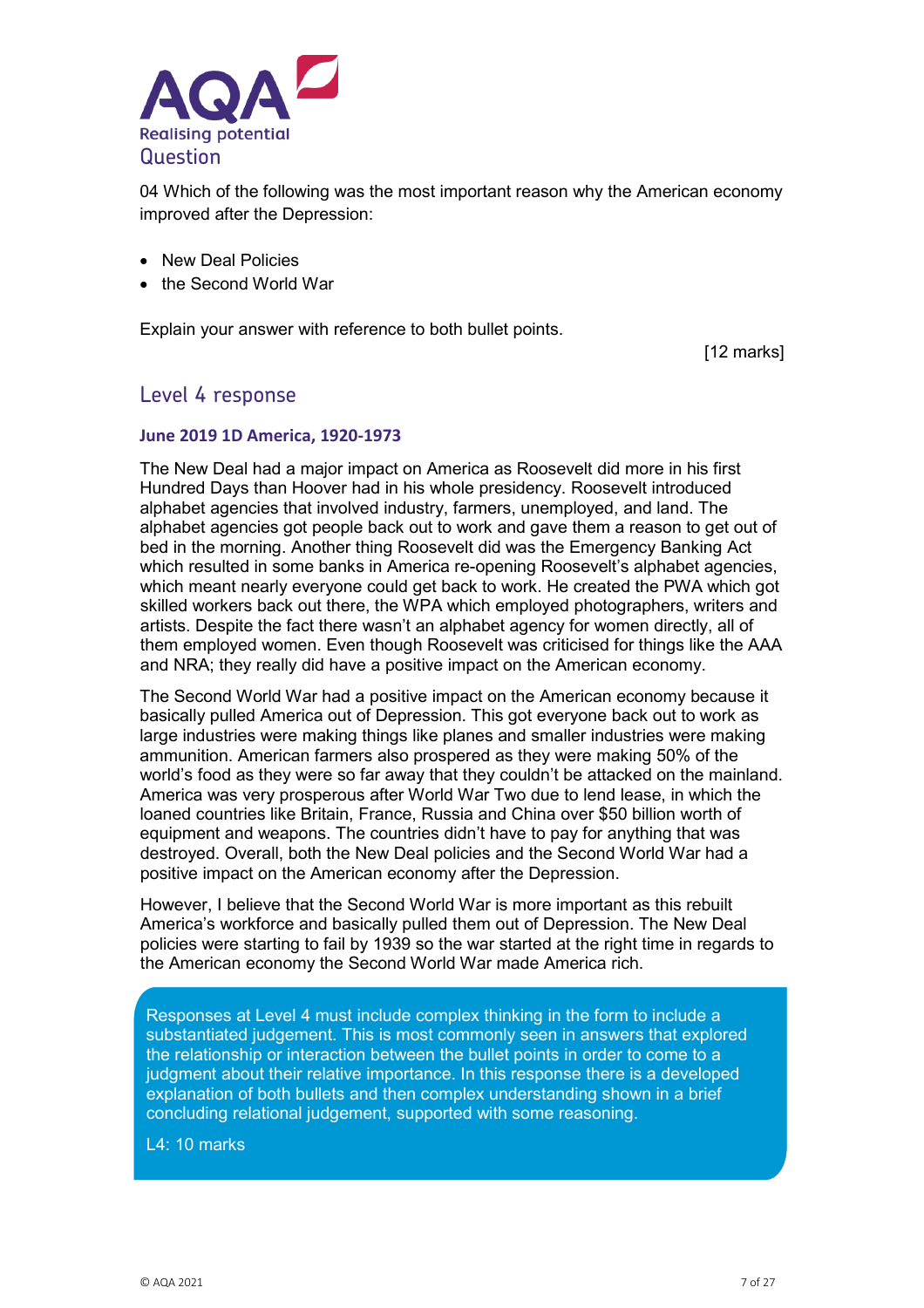

This 16 mark question will take the form of a statement which asks students to evaluate the relative importance of a stated cause/consequence against other factors. Students will need to support their evaluation with relevant knowledge and understanding. The question can target cause, consequence, change and/or continuity.

It is worth noting that there are an additional four marks available for spelling, punctuation and grammar (SPaG). The SPaG is assessed separately and has its own mark scheme to accompany it.

The responses below draw from *1B/D Conflict and tension in Asia 1920…* to demonstrate the qualities shown like at each level of the mark-scheme for this question type.

### Question

04 'The division of Korea after the Second World War was the main cause of the Korean War'.

How far do you agree with this statement? Explain your answer.

[16 marks + 4 SPaG]

### Level 1 response

#### **June 2019 Conflict and tension in Asia, 1950-1972**

I feel that the fact that Korea was divided after WW2 was a big contributing factor that came into the Korean War, however it was not the most important cause of the of the war. For instance, you could say that America wanting to make all of Korea capitalist played an even bigger part in the Korean War, because America saw the division as an opportunity to turn it capitalist.

Furthermore, it could be argued that Russia and China's involvement in the war was the defining factor of it. This was an important factor in the war as America could have easily beat Korea if Russia or China hadn't got involved. However Russia and China's involvement increased the tension and hostility of the war as it made it much more serious for all of these countries. America knew the water would be higher and so they upped their game, as did North Vietnam as the war got more serious. But, if Russia or China had stayed out of the war all together, it would have been much easier and quicker for America to turn all of Korea capitalist.

A final contributing factor was the Truman Doctrine, this was very significant as it stated that America would aid any country under the threat of communism. This allowed America to prevent the spread of communism more as well as increase in numbers.

However, some may agree with the statement of there never would have been a fight between countries over what should happen to Korea next if it hadn't been divided in the first place. Without the division of Korea there would have been no war, as America wouldn't have seen the opportunity to turn Korea capitalist.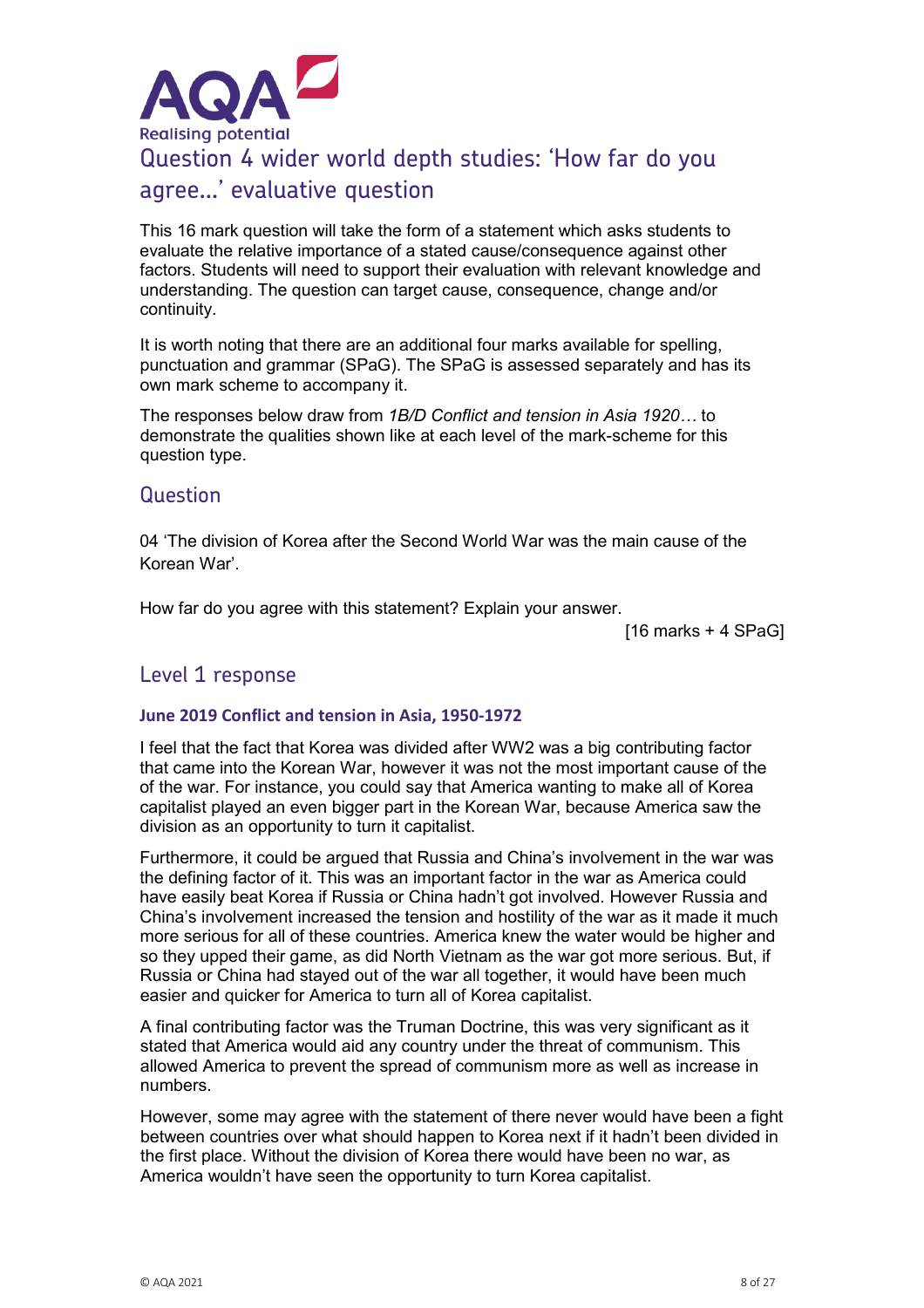

In conclusion, I feel that the division of Korea was not the main contributing factor of why the Korean War happened, as America saw an opportunity to spread their views, this could have happened to any country and so I believe America's thirst for capitalism was a more significant fact.

The response is well written, however, when you read the response carefully, it only provides a number of generalised, basic points in regards to communism and capitalism. It shows a basic understanding of the Truman Doctrine, but does not offer any specific evidence to support the points about communism. It acknowledges the stated factor briefly in the penultimate paragraph, but does not offer much in the way of evidence or explanation linked to the question.

L1: 4 marks +3 SPaG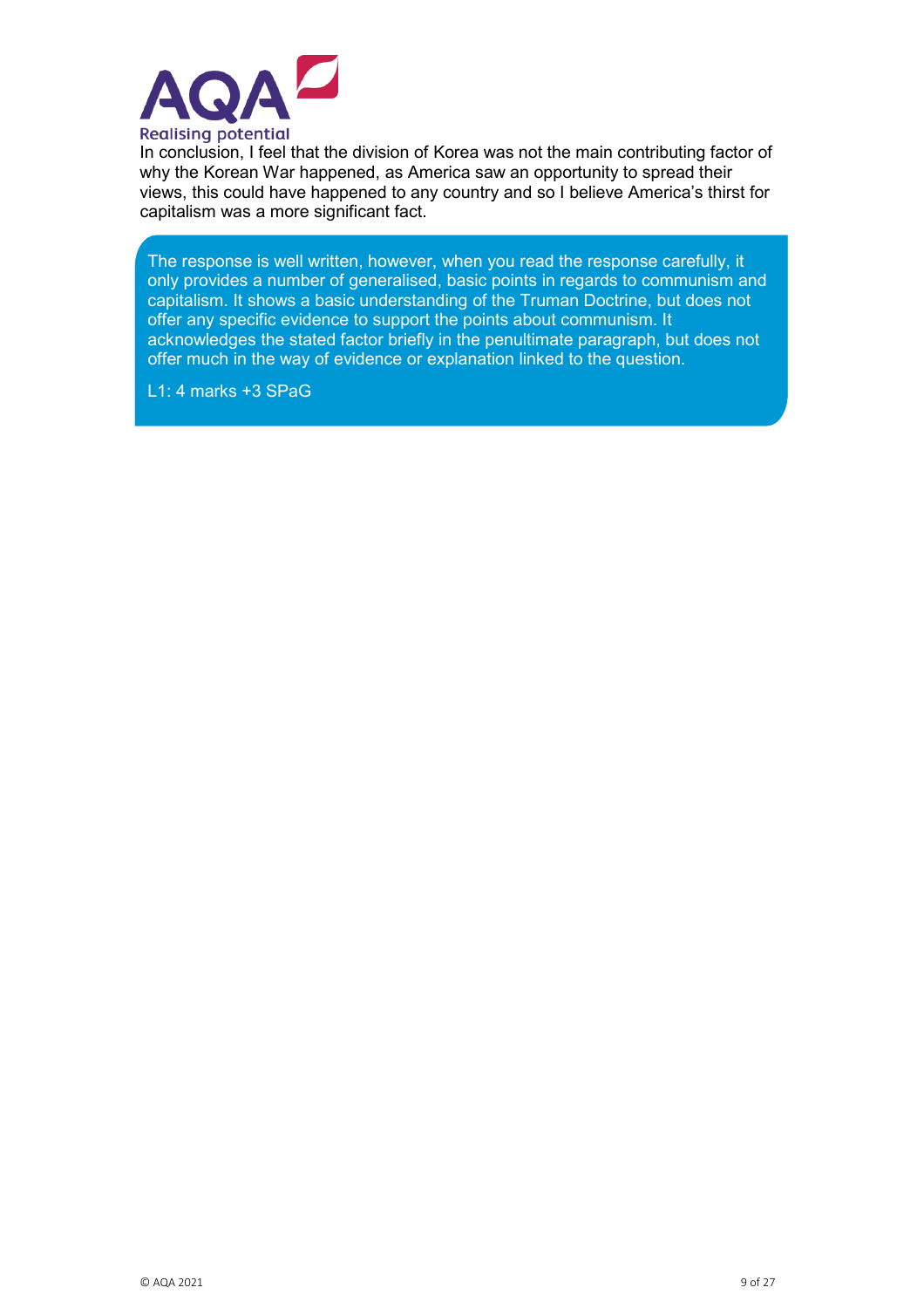

04 'The division of Korea after the Second World War was the main cause of the Korean War'.

How far do you agree with this statement? Explain your answer.

[16 marks + 4 SPaG]

### Level 2 response

#### **June 2019 Conflict and tension in Asia, 1950-1972**

I completely agree with the statement because it was all fear of communism. When China became communist the US president come up with this idea 'domino theory'. Domino theory was that if the country fell the others will follow it to so this became a big argument which ended up with the war of Korea. When there were fights between South and North Korea the North was stronger and started to invade across the  $38<sup>th</sup>$ parallel which then caused the UN to send troops to back up the North and when China saw that the South almost invaded the North they sent 50,000 troops which were volunteers to help them bring back the South Korean and US soldiers to the 38th parallel.

At Level 2, students are able to show some simple explanation of one or more reasons with some further relevant support. This response is credited at Level 2 because it gives several implicitly relevant explanations of factors that caused the Korean War, citing reasons such as the 'fear of communism'. There is some simple reasoning shown. The answer does not deal with the stated factor (the division of Korea after the second world war), but is still able to access mid-Level 2 with its simple explanations of other factors.

L2: 6 marks +3 SPaG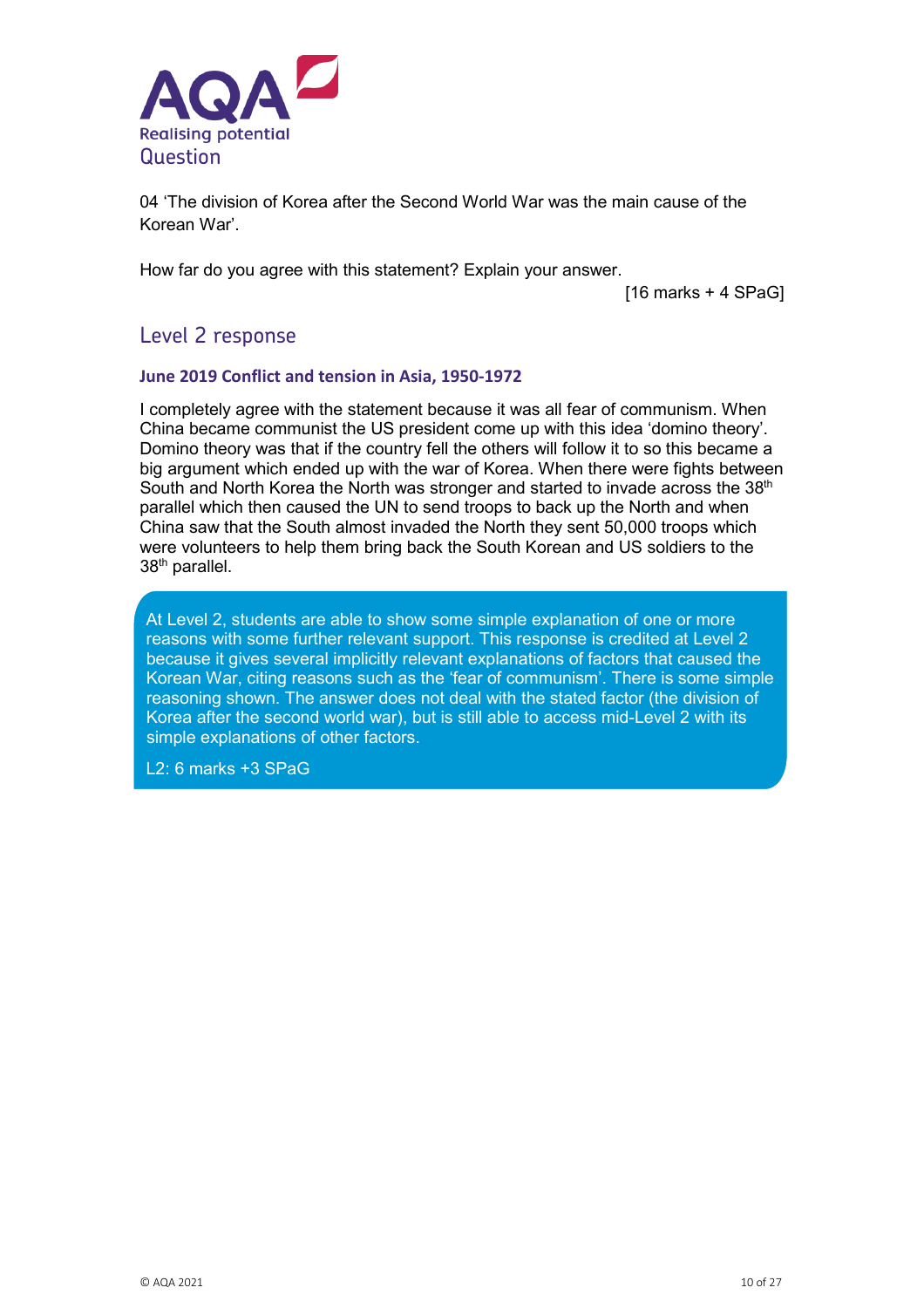

04 'The division of Korea after the Second World War was the main cause of the Korean War'.

How far do you agree with this statement? Explain your answer.

[16 marks + 4 SPaG]

### Level 3 response

#### **June 2019 Conflict and tension in Asia, 1950-1972**

It could be argued that the division of Korea after the Second World War was the main cause of the Korean War. Korea before the Second World War was under the control of Japan. After Japan suffered a humiliating defeat, Korea was split across the 38<sup>th</sup> parallel. The North of Korea was liberated by the USSR whereas the South of Korea was liberated by the USA. The division of Korea could be seen as a major factor due to the fact that the division indicated that there was territory to be won. Therefore, it could be argued that the division of Korea after the Second World War was the main cause for the Korean war as the division rose tension between the two sides.

On the other hand, it could be argued that US policies were the main cause of the Korean War. In 1947, the Truman Doctrine made it explicitly clear that America would do everything in its power to prevent vulnerable countries from falling in to Communism. Furthermore, the Containment policy aimed to minimise Communism. It could be argued that the US policies are a major factor and is more important as a cause than the division of Korea because US policies gave motive to the USA to liberate the South of Korea and intervene.

Furthermore, another factor which could be argued to be the main cause of the Korean War was the conflicting tension between Communist and Capitalist ideals. Both USA and the USSR were superior in terms of battle strength to most nations, however their conflicting ideals and hunger for dominance was emphasised during the war. The US were worried about the Domino Theory and Sino-Soviet treaty gave even more power to the USSR and Communism in Asia. It could be argued that this is a major factor in comparison to the division of Korea as although tension brewed over the division, the tension was already relatively high in the first place.

In conclusion, I believe that the division of Korea is the least important cause to the Korean War. I believe that the conflicting tension between Communism and Capitalism is the most important cause as it caused both US and the USSR to act for dominance.

This response is credited at Level 3 because it gives a developed explanation of the stated cause plus two other factors: US policy of containment; and the Cold War rivalry between the ideologies of East and West. The answer remains in Level 3 because the conclusion is not very well-reasoned, and the judgement is asserted rather that substantiated.

L3: 12 marks + 3 SPaG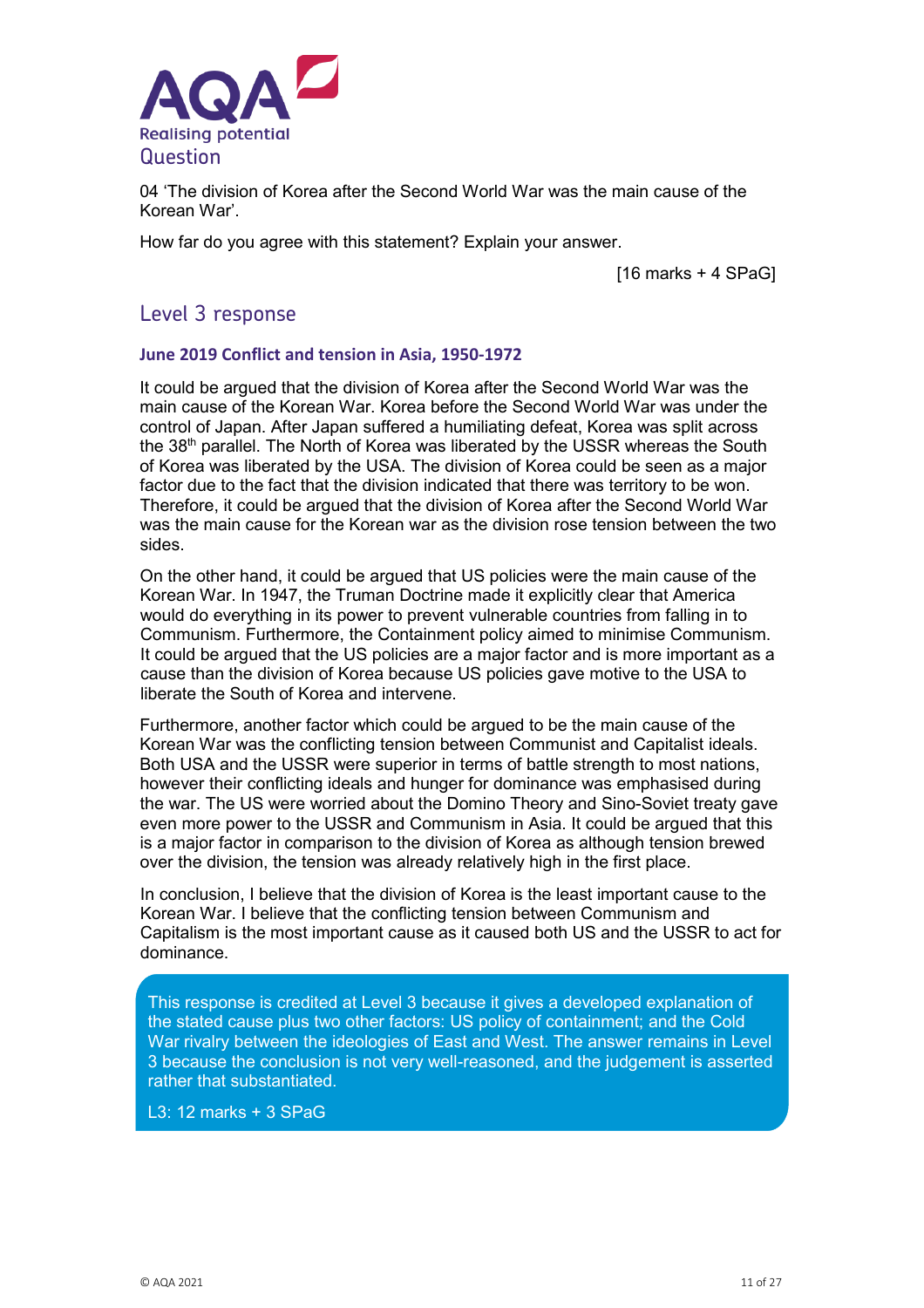

04 'The division of Korea after the Second World War was the main cause of the Korean War'.

How far do you agree with this statement? Explain your answer.

[16 marks + 4 SPaG]

### Level 4 response

#### **June 2019 Conflict and tension in Asia, 1950-1972**

I agree to an extent with this statement because the division of Korea after the Second World War divided Korea into a Communist North lead by Kim Il Jung and being helped by the USSR and Capitalist South Korea lead by Syngman Rhee and helped by the USA divided along the 38th parallel. This division caused many people to want a reunified Korea. Kim Il Sung was a dictator who wanted Korea to be reunified under Communist and to be led by Kim and due to this he invaded South Korea and started the initial conflict and war. It could be argued that all the conflict could have been avoided if Korea remained united and Kim Il Sung was given no form of power.

On the other hand it could be argued that the war started because of America and the UN. This is because America wanted to stop the Domino Theory, which was the idea that if one country falls to Communism the neighbouring countries would also fall to Communism. America was also determined to not only contain Communism but to convert Communist countries into Capitalists (rollback). They were further motivated by the Truman Doctrine which was a response to Communist Expansion by the USSR. Furthermore, UN worked to prove that it was a competent group (and not a failure like the League of Nations) and they could have done this by stopping the conflict and invasion of South Korea, but could not go ahead with this as the USSR boycotted the UN and therefore they couldn't veto the decision. Therefore it could be argued that it was because of America's desire to control Communism in the East and the UN's desire to prove itself was the main cause of the Korean War.

It could also be argued that it was China's and the USSR's fault for the main causes of the war. When the soldiers from America and the UN landed at Inchon and attacked the North Korean soldiers from behind at Pusan and then pushed the North Koreans back to the Chinese border and were about to rollback. However, China got involved as it was afraid of rollback and the leader of China: Mao Tse Tung felt pressed by the Sino-Soviet treaty of friendship that he had to stop America. China therefore helped North Korea, and also got help from the USSR through thus providing medical care, materials and most prominently– MiG-15 fighter jets. The Soviet pilots also flew aircrafts in North Korea and Chinese markings. Therefore, it could be argued that due to China and USSR's involvement the Korea War became a proper war as if they didn't influence the war would have been over shortly, swiftly and efficiently in less than a year.

In conclusion, the biggest reason for why the Korean War began was because of the Fear of the Domino Theory and the Truman Doctrine, which caused Korea to be split into two and cause North Korea to invade South Korea which triggers the other events. Therefore if there hadn't been such a stigma and fear around Communism by America the Korean War could have been avoided altogether.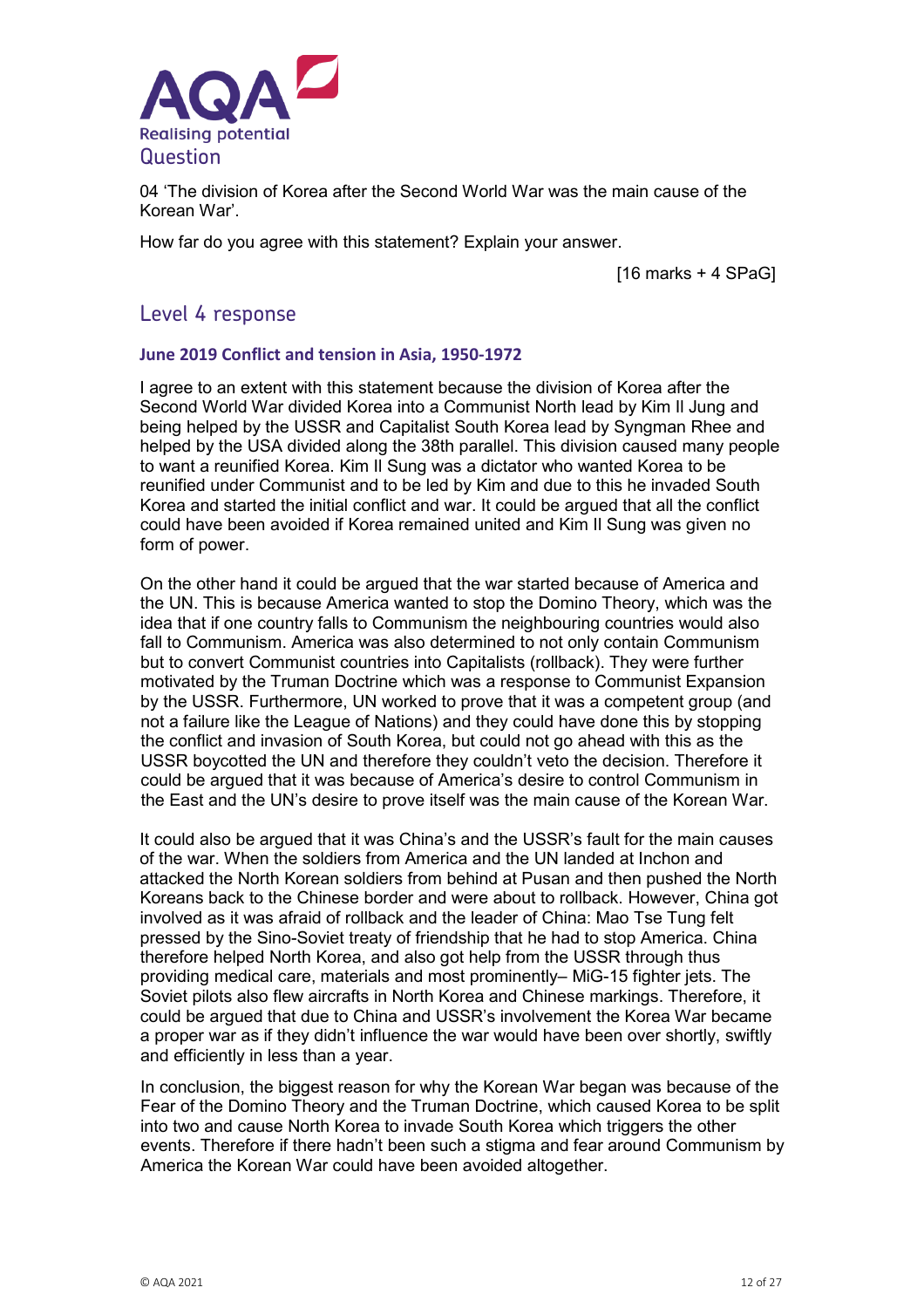

The response provides developed explanation of the stated factor, the division of Korea, and other factors, namely the role of America, USSR and China. The response also supports the explanations with detailed knowledge and understanding of each factor. While students will often include their judgements in a concluding paragraph, this is an example of a response where there are substantiated judgements throughout the answer, with a clear line of argument that leads to a reasoned, convincing conclusion.

L4: 16 marks + 4 SPaG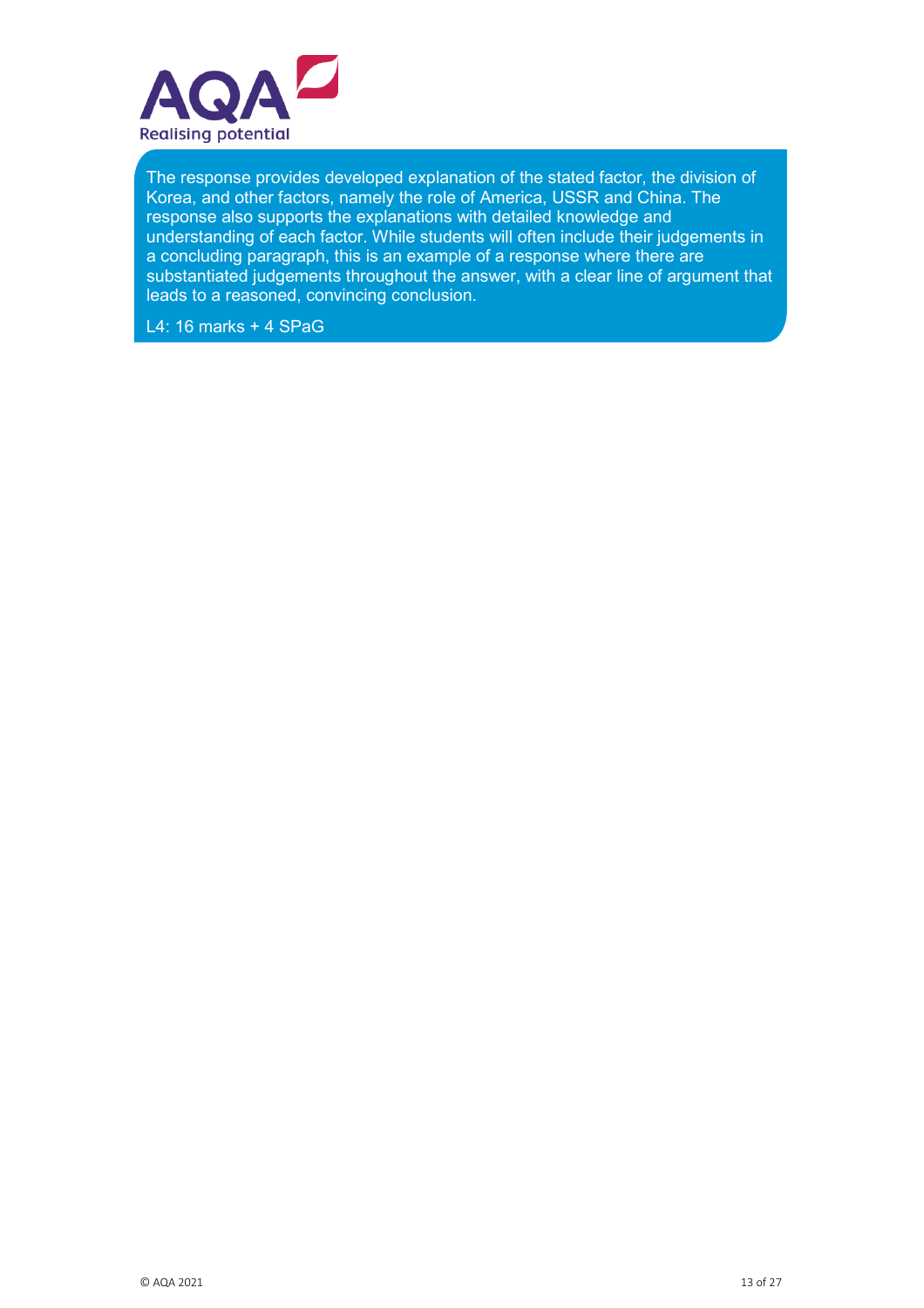

This 16 mark question will ask students to evaluate one factor against other factors in the form of a statement. For each thematic option, a list of relevant factors is listed in the specification.

As with the other extended writing questions, students will need to support their evaluation with relevant knowledge and understanding. Due to the broad nature of the factors question, students are required to draw on examples from three out of the four parts of the specification.

It is worth noting that there are an additional four marks available for spelling, punctuation and grammar (SPaG). The SPaG is assessed separately and has its own mark scheme to accompany it.

The responses below draw from all three thematic studies to demonstrate the qualities shown like at each level of the mark-scheme for this question type.

### Question

04 Have economic resources been the main factor in the development of empires?

Explain your answer with reference to economic resources and other factors.

Use a range of examples from across your study of Migration, empires and the people: c790 to the present day.

[16 marks + 4 SPaG]

### Level 1 response

#### **June 2019 Migration, Empires and the People**

I think that economic resources have been the main factor in development of empires. Economic resources are significant because of trade between countries which causes the development of empires because it increases and initiates alliances between countries and encourages countries and empires to spread and colonise different areas.

Colonisation is a main reason how people can develop empires as economical reasons such as increased harvest and resources on the area colonised can help grow an empire, lack of economic resources on the area that is doing the colonising elsewhere can be an economic reason why the empire needs to grow such as not having enough resources or not having a large enough harvest to survive and feed people, this causes an empire to grow and develop.

Trading companies such as the East India company help to expand trade and grow the amount of resources an empire has, this will expand and increase the power the empire has. If the empire has more resources, more allies, more ways to trade and more money then it will increase power and allow for development.

For example trading such as trading wool with Antwerp would show how trading routes had expanded and how trade can be used in specific times to exchange valuable items in areas which would expand your empire.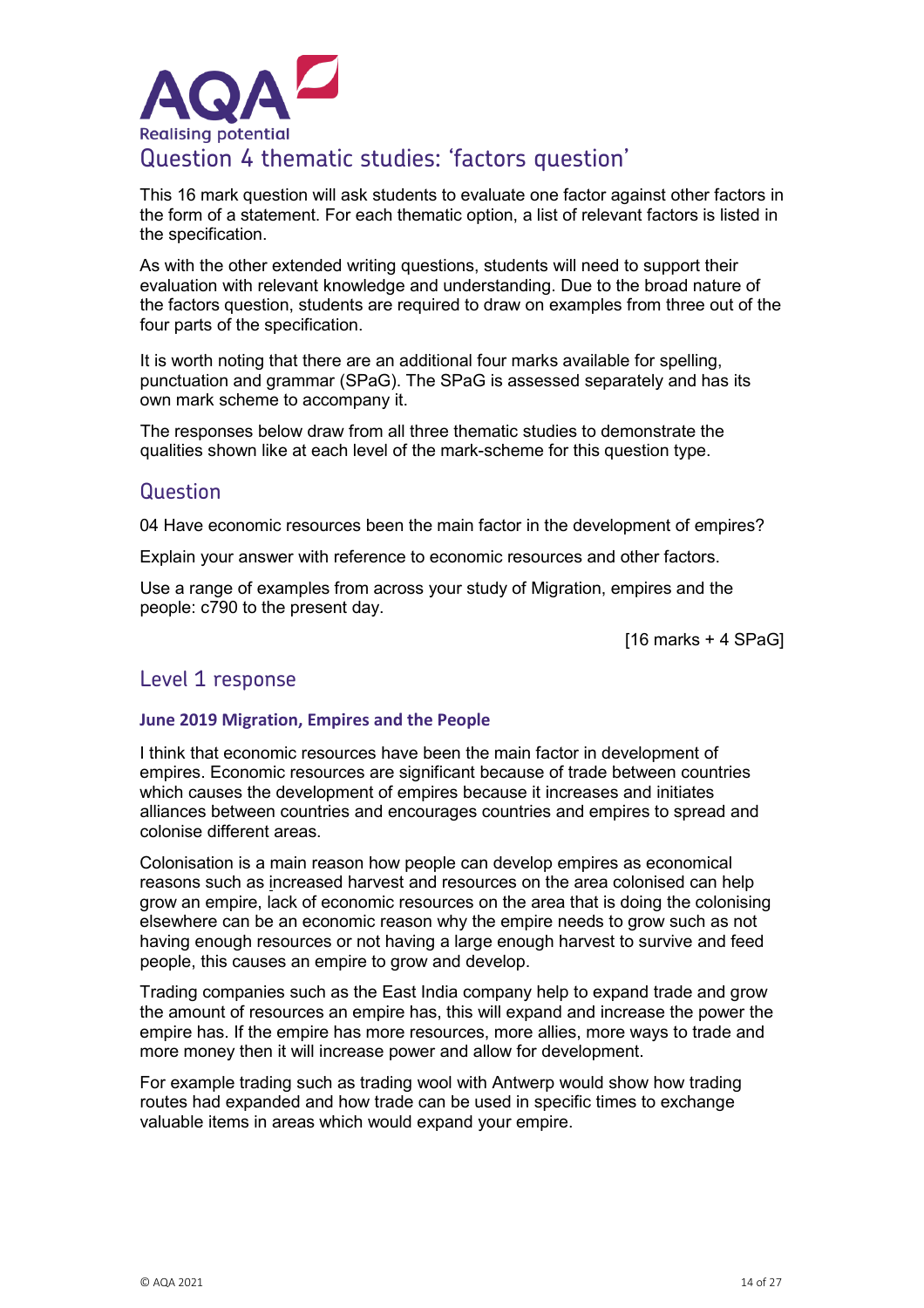

Basic (Level 1) responses can provide relevant examples and/or make generalised points that are relevant to the question. This response has therefore been credited at Level 1 as it recognises and provides a basic explanation of the named factor (economic resources), showing a basic understanding of how trade links and the need for resources can contribute to the development of an empire, with some further basic knowledge demonstrated about the East India Company. However, the response is generalised, and only addresses the given factor.

L1: 2 marks +2 SPaG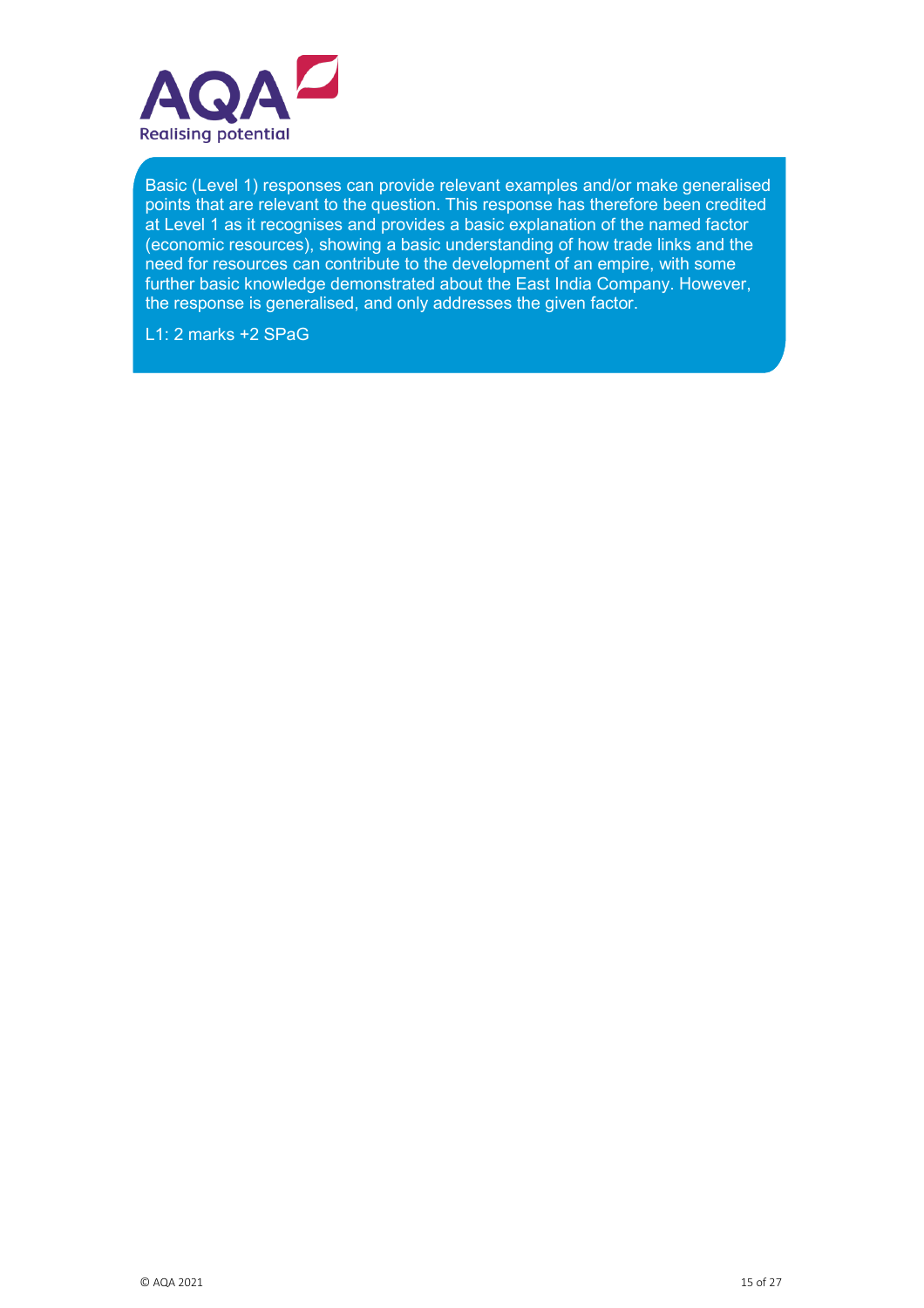

04 Have governments been the main factor in the development of public health in Britain?

Explain your answer with reference to the role of the government and other factors.

Use a range of examples from across your study of Health and the people: c1000 to the present day.

 $[16$  marks + 4 SPaG]

### Level 2 response

#### **June 2019 Health and the People**

Government has been one of the main factors in the development of public health in Britai. For example, in the renaissance after the Great Plague in 1665 the government tried to enforce new laws about cleanliness in the towns. In the Renaissance (meaning re-birth) after the Great Plague the government were starting to make the link between dirt and disease because they saw that the dirtier areas of the town were more likely to have the Plague. In order to make the towns cleaner the Mayor of London issued fines for people seen dumping litter and waste in the streets. They also made butchers work in segregated areas from the streets so they do not dump rotten meat scraps on the streets.

The government wasn't the only factor which helped develop public health because the use of communication really helped. In 1980 there was the AIDs campaign that communicated the truth about how AIDs can be treated and you can live with it and not die. This helped develop public health because by communicating the message that a deadly disease could be liveable made the British people not so scared of a frightening disease.

Individuals have been a factor in the development of public health because individuals such as John Snow made giant leaps towards better public health when he linked the cholera outbreaks to dirty water coming from broad street. After John snow removed the top of the pump on Broad Street the cholera outbreak started to decrease, proving that the illness was caused by a lack of sanitation. Also, Edwin Chadwick wrote and carried out surveys involving the poor conditions and bad public health in poorer areas.

Overall the main factor in the improvement of public health is the government. It could be argued that the work of individuals allowed public health to improve however, the government changed laws helped in creating better living standards for the public health.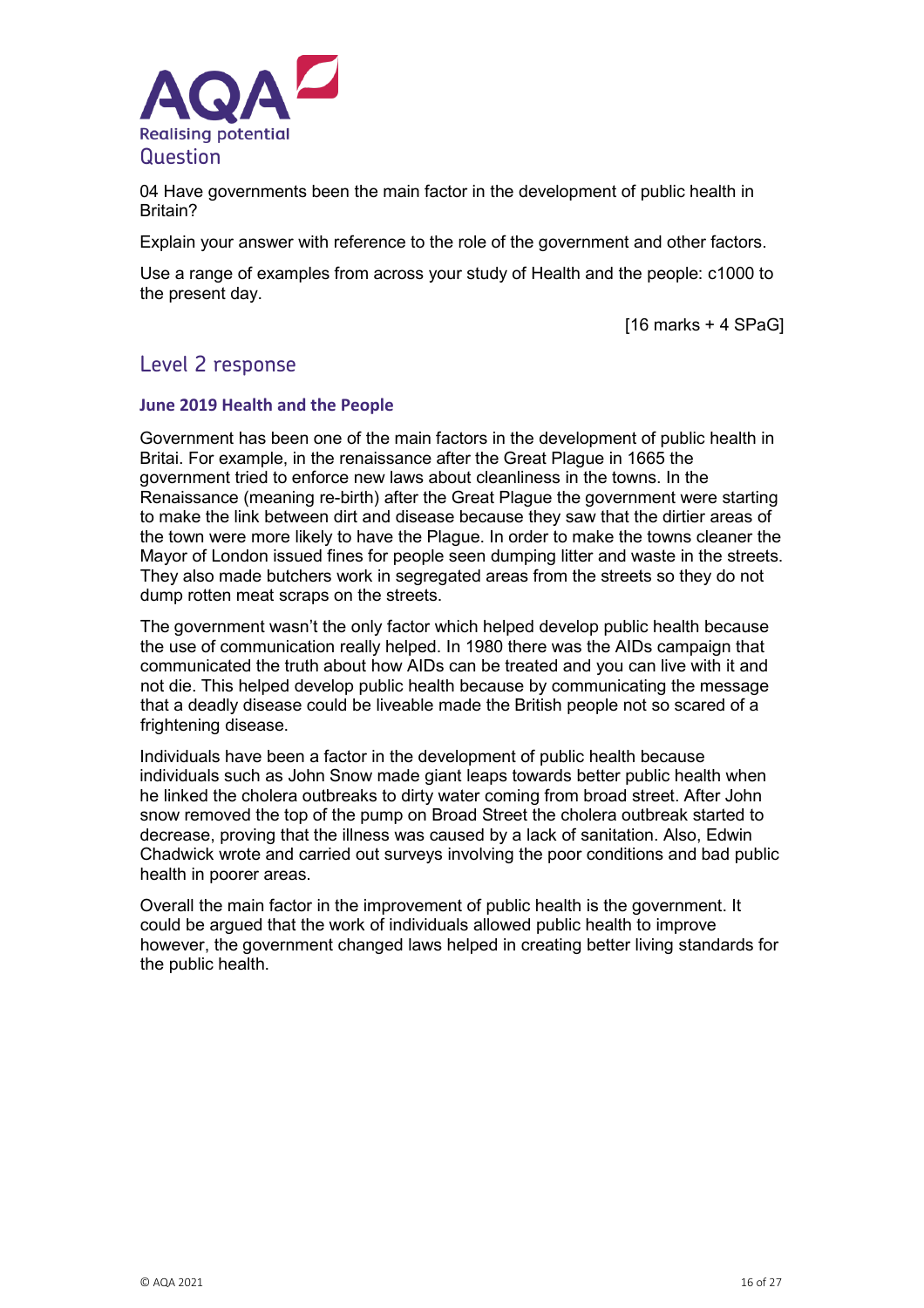

At Level 2, responses are often able to show some simple explanation of one or more factors with some further relevant support. However, at this level, attempted explanations remain implicit, meaning that these responses are not made explicitly relevant to the given development. Simple explanation is seen in several places in the above response, as it addresses three factors - including the given factor - in a simple way by providing a point and expanding on this with further evidence. Where there is an attempt to link explanation back to the question, this is not substantiated. The response is well organized and draws on examples from three of the four parts of the specification, but the absence of developed explanation means that the response cannot progress beyond Level 2.

L2: 7 marks +3 SPaG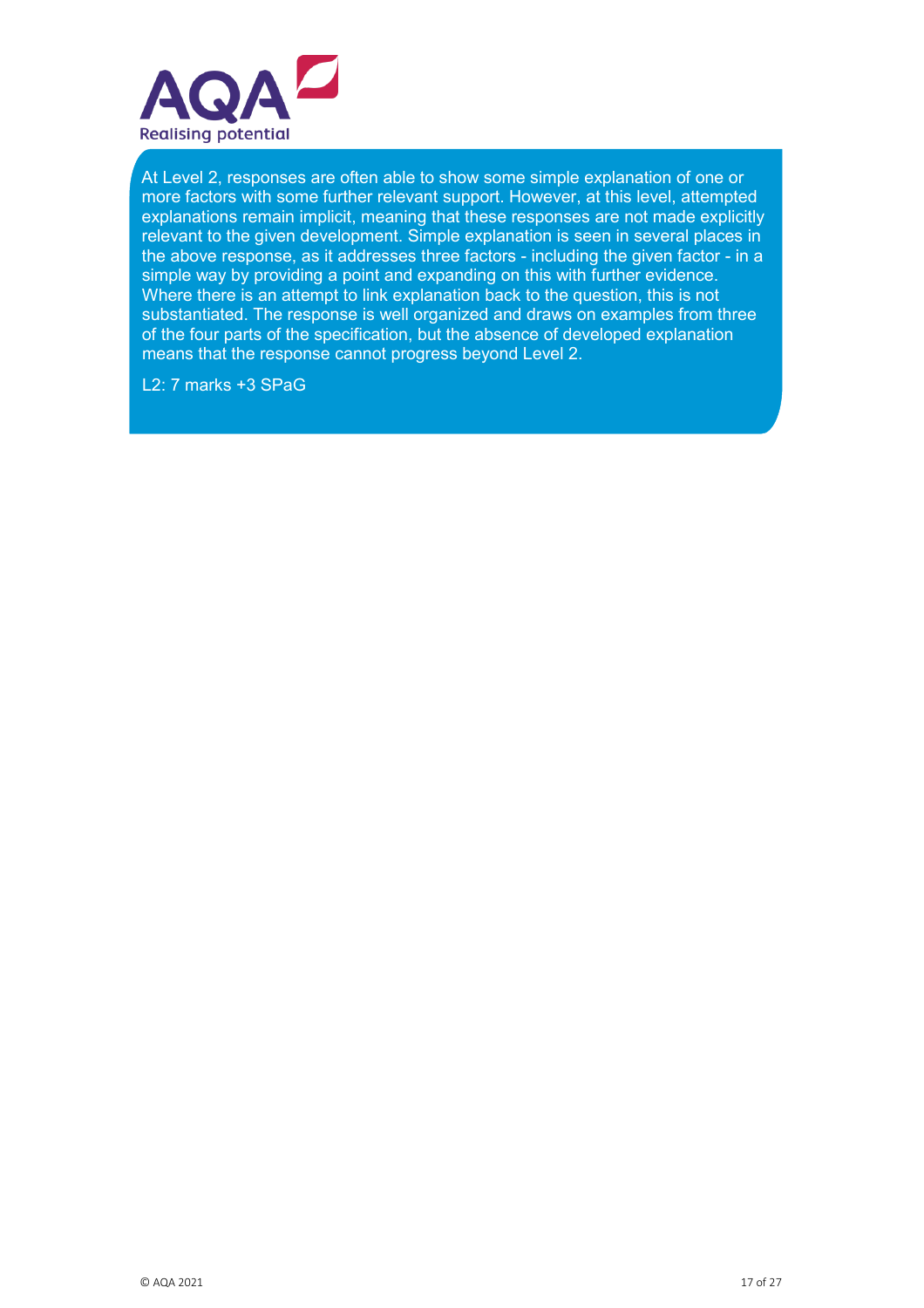

04 Has war and violence been the main factor in the development of Parliament? Explain your answer with reference to war and violence and other factors. Use a range of examples from across your study of Power and the people.

 $[16$  marks + 4 SPaG]

### Level 3 response

### **June 2019 Power and the People**

There are many factors that have contributed to the development of Parliament and war and violence is definitely important. Firstly, in the 1260 Civil War broke out between Henry III and the rebel barons led by Simon the Montfort. When Henry and his son, Edward, were captured in 1264, Simon de Montfort ruled England and this led to members of the Commons being invited to Parliament the first time in January 1265. In the English Civil War between 1642 and 1651 Parliament seized lots of power from Royal authority due to their victory over Charles and his Royalist army. This led to Charles's execution and the rule of Oliver Cromwell from 1653 – 58. When the monarchy was restored following this, Parliament's role was greatly increased as they wanted more control over the military and stated that only Parliament could make laws.

There have been several more examples of war and violence contributing to the development such as the violent tactics of the Suffragettes including bombs in letterboxes. Also, the First World War can be seen to have helped women gain respect in society which led to women over 30 being enfranchised in 1918.

However war and violence is not the only factor that played a part because many individuals were also important. For example, Keir Hardie was elected independently in 1892 as a Member of Parliament and he was central to the formation of the Independent Labour Party the following year. This can be seen as an important step towards the system we have today. You could also argue that Simon de Montfort was a key individual in the development because he started the idea of sending representatives of the Commons to Parliament, which improved representation for a wide portion of the country.

Another factor that can be argued is that ideas were the main factor in causing change. During the American Revolution the phrase, 'no taxation without representation 'was widely used which helped build the view that Parliament needs to provide a voice for many members of society. Similar ideas can even be seen in Magna Carta in 1215 that generated the idea that the King was subject to the law. The idea that the governmental system was corrupt was seen in 'rotten boroughs' wher MPs bought their positions or areas with multiple MPs with a tiny population. This developed parliament because it led to the great reform act that closed 56 boroughs and widened the franchise to include over 650,000 men. There was also the introduction of secret ballots in 1872 and several more developments.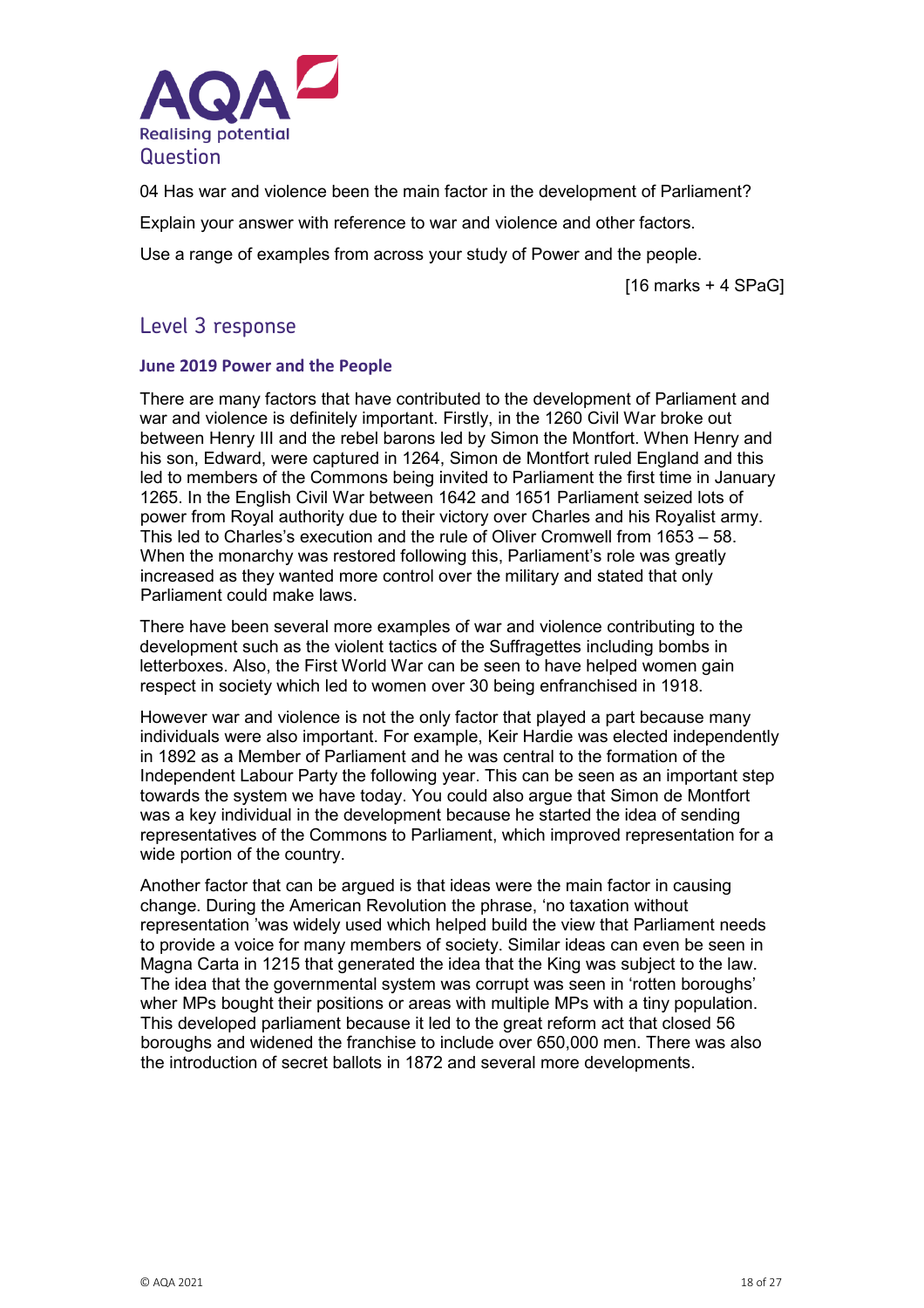

In conclusion the development of Parliament cannot be credited to a single factor, war and violence, individuals, ideas and other factors like communication and economic reasons also played a role. Undoubtedly, war and violence was important especially I would say in the English Civil War where Royal authority was made weaker. However individuals within Parliament have been very effective like the 'Father of Parliament', Simon de Montfort, inviting the Commons. Overall I think that ideas were the main factor because without the notion that Parliament needed development, Parliament would never have been able to change.

At Level 3, responses must address the given factor and at least one other factor, use a range of examples from at least three out of four parts of the thematic specification, and show developed explanation in the response. This response is therefore credited at the top of Level 3 as it contains very good, detailed knowledge used to support developed explanation of a number of factors and draws from all parts of the specification.

The response attempts to come to a judgement about the most important factor in the concluding paragraph. However, despite its length, the judgement is asserted and requires further reasoning to demonstrate complex thinking.

L3: 12 marks + 4 SPaG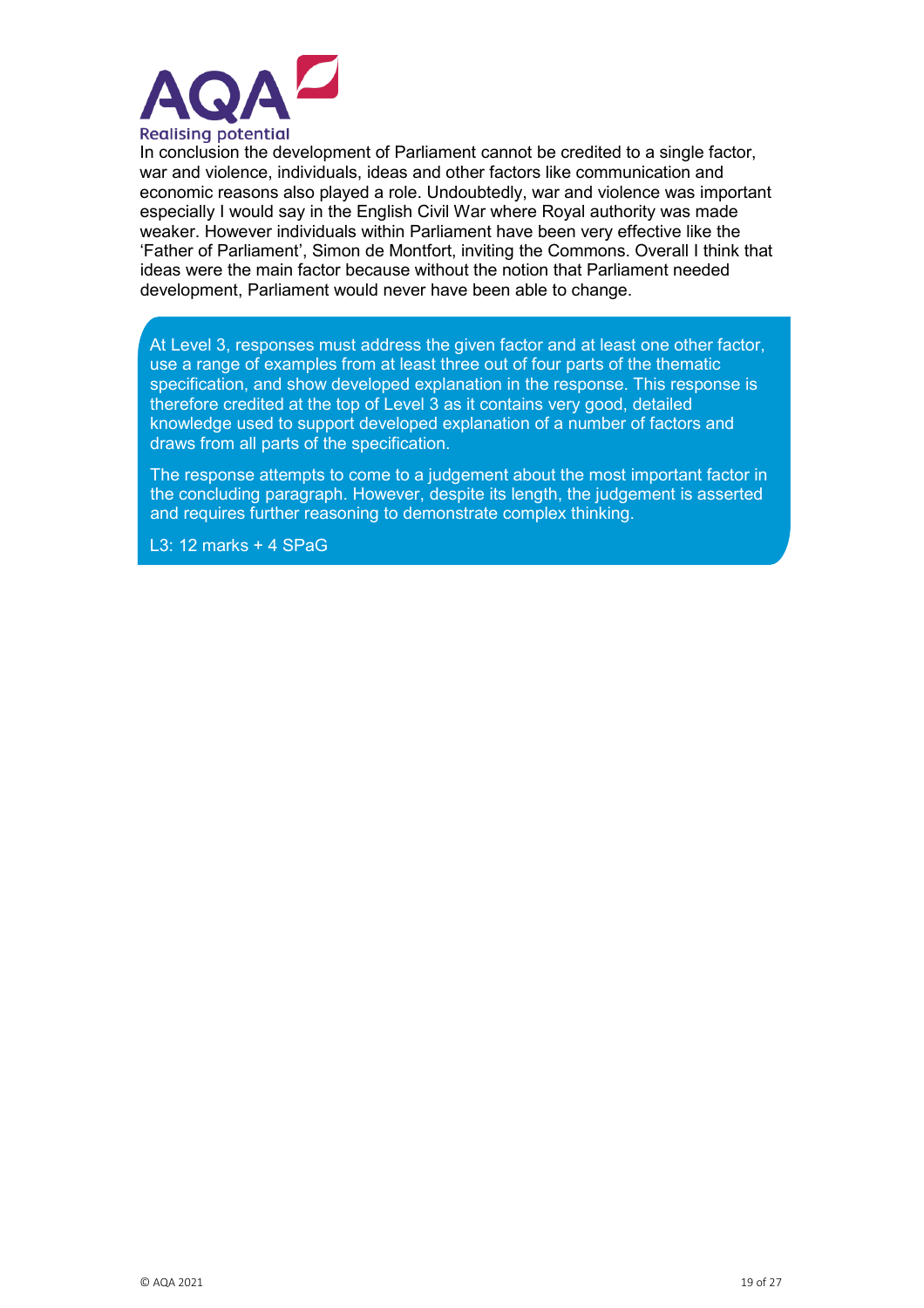

04. Have economic resources been the main factor in the development of empires?

Explain your answer with reference to economic resources and other factors.

Use a range of examples from across your study of Migration, empires and the people: c790 to the present day.

[16 marks +4 SPaG]

### Level 4 response

#### **June 2019 Migration, Empires and the People**

Across the study there have been many empires from the North Sea Empire in the  $11<sup>th</sup>$  Century to the British Empire which lasted into the  $20<sup>th</sup>$ . Economic reasons have been a key factor across the time period to the development of these empires.

Economic reasons were key in establishing the British Empire, explorers as early as the 16<sup>th</sup> Century, such as Walter Raleigh and Francis Drake brought home vast amounts of gold and unique crops, such as tobacco and potatoes. It was what inspired the East India Company to travel to India and nabobs such as Robert Clive who in the Treaty of Allahabad got concessions from the Mughal Emperor. It was also the Great Heathen Army to invade in 865 and establish the Danelaw across Northern England as well as extract the Danegeld from neighbouring Saxons lords. This was the beginnings of Cnut the Great's North Sea Empire of England, Norway and Denmark. The Angevin Empire, built by Henry II was also developed through economic means with treaties and trade. Especially Flanders which he became regent of once his trading partner, Thierry of Flanders died, with Flanders later becoming his money fief. However, all these empires were also developed through a variety of factors.

One such factors was war. Whilst economics may have provided the motivation to grow, war was how they were expanded. This British Empire was grown through a series of wars. The Seven Years War against France whilst costing 59 million gained the Empire most of Canada and significant land in India in the Treaty of Paris (1763). The Great Heathen Army was just that, an army and the Danes tried to conquer England 3 times succeeding twice in 1013 and 1016 to establish Cnut's North Sea Empire. The Angevin Empire was developed through a number of ways; marriage, inheritance, alliances but also through war with significant campaigns into Ireland and Toulouse in the name of the Empire. However, war was not the only way the empires were expanded. As stated the Angevin Empire was also expanded in other ways such as Henry II's marriage to Eleanor of Aquitaine, the greatest heiress of Europe. The British Empire was also expanded through a variety of other methods such as the Berlin conference to divide Africa and colonisation such as Australia and America (although in both these cases, there were wars against the natives).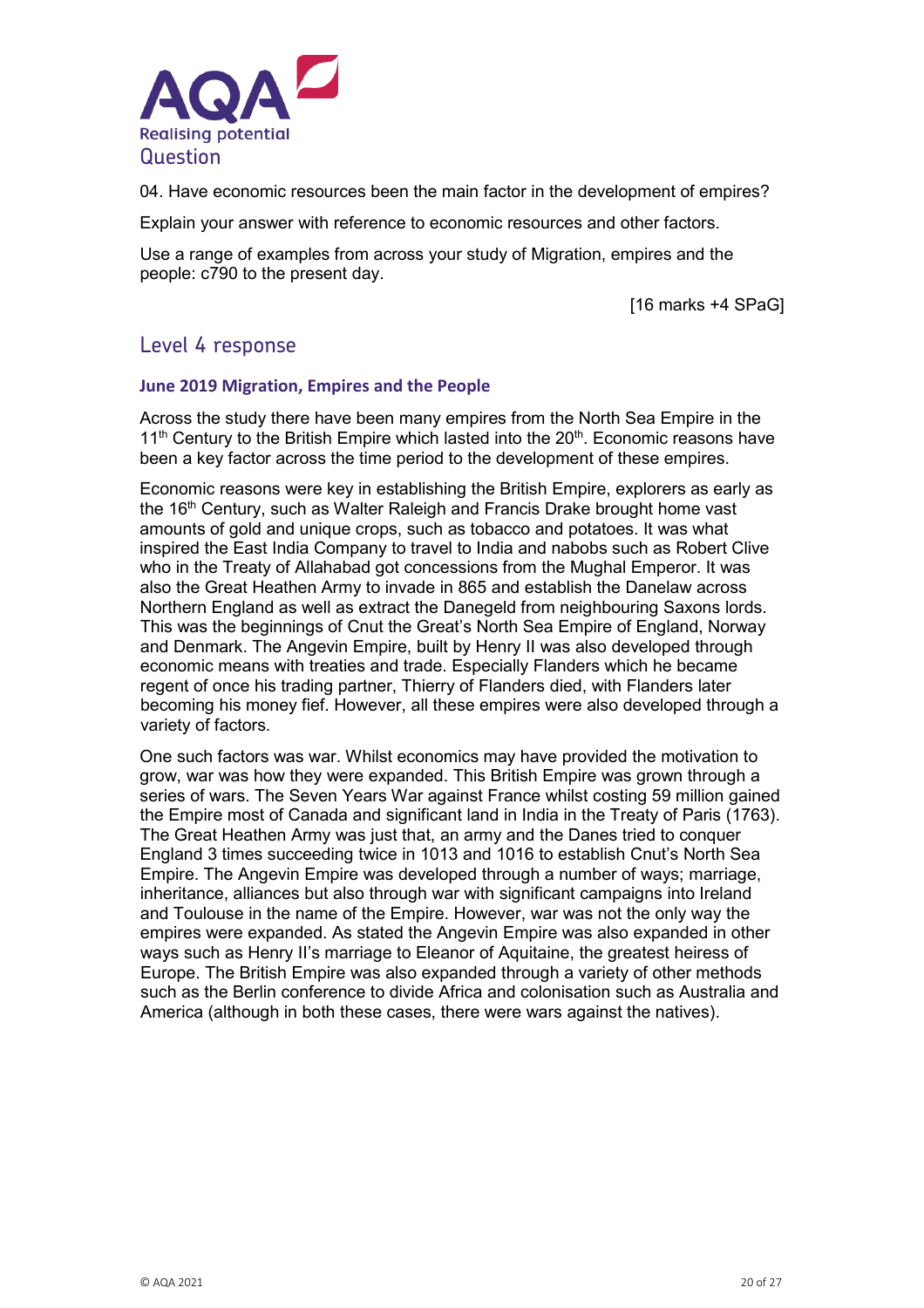

Another key factor in the motivation to develop empires is prestige and superiority. The British Empire was established as ideas of being superior to the natives such as the White Man's Burden. The North Sea Empire was also about prestige as Sweyn Forkbeard wanted to avenge the St. Brice's Day massacre on 13<sup>th</sup> November 1002 in which his sister Gunhilde was killed. The Angevin Empire was to spread the Angevin dynasty and as a vassal of the French King, Henry II wanted to show he was more powerful than him and create his own empire.

However, the economic resources can be said to be the main factor as it comes before all the others. If you have wealth you have prestige and power. And whilst war was often used to develop the empire the motivation for this was economics and many other strategies were used. This can be seen after WWII when Britain's economy was failing – it was too costly to maintain a large empire so the Raj was granted partition and independence in 1947. You can't maintain an empire without wealth and so economic resources have been the main factor in the development of Empires.

In order to show complex thinking at Level 4, students also needed to include a substantiated judgement in relation to the question. This is most commonly seen in answers that explore the relationship or interaction between the factors in order to come to a judgement about their relative importance. This is exemplified in the above superb response. It provides developed explanation of a number of factors: the stated factor, economic resources, war (with elements of government in terms of alliances and marriages) and ideas using a vast range of examples to support their extended reasoning. The range of evidence used in the response is very impressive, but it should be noted that it is not expected that students use a range from different eras within each factor - they just need to ensure a range of examples across their answer. The response reaches Level 4 by offering a complex analysis of the relationship between the factors in a number of places, though most notably in the concluding paragraph.

L4: 16 marks +4 SPaG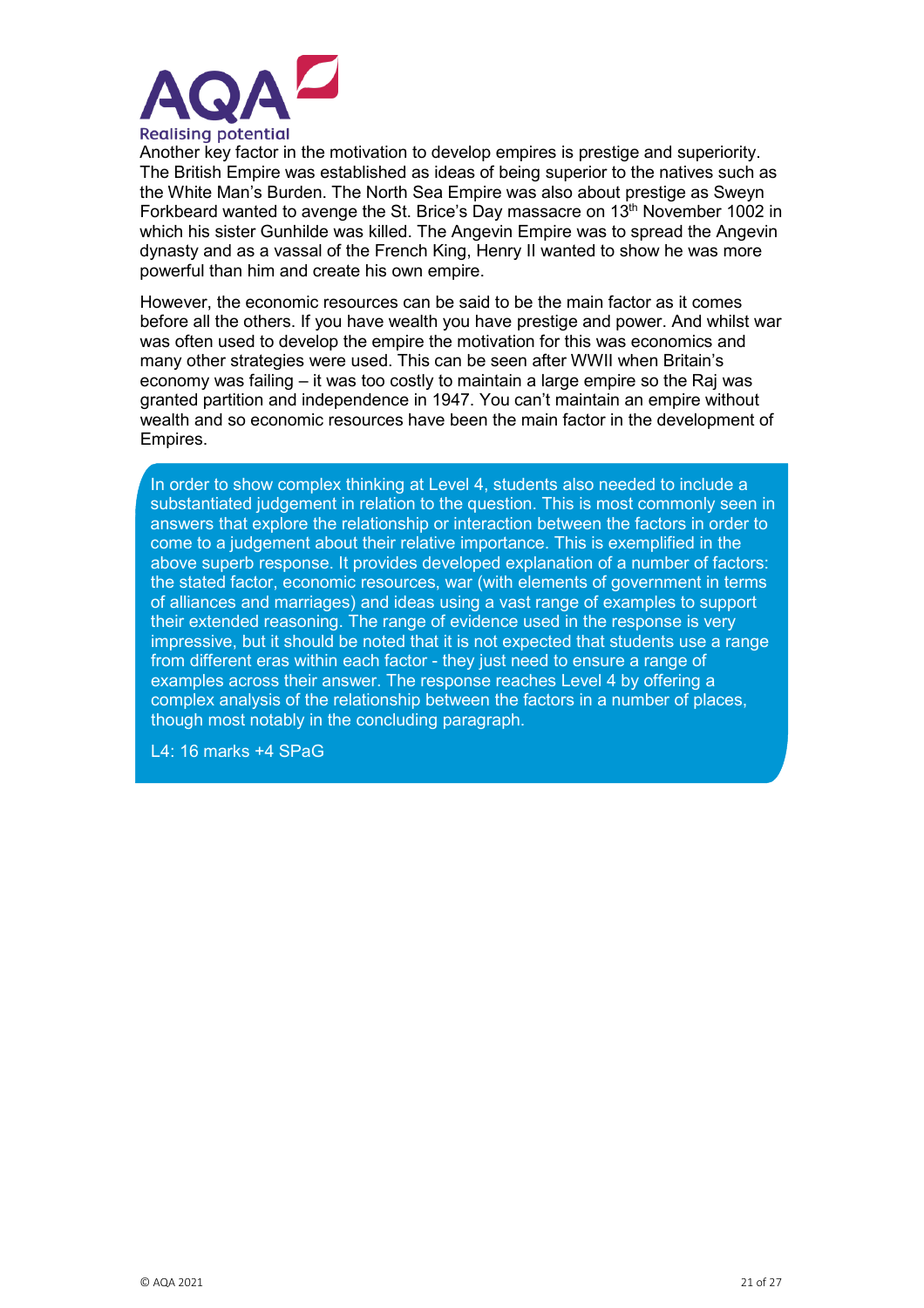

As with the 16 mark question on the wider world depth study, the 16 mark historic environment question will take the form of a statement, which asks students to evaluate the relative importance of a stated factor against other factors.

Students will need to support their evaluation with relevant knowledge and understanding of the specified site and its relationship with wider events/developments of the period.

The question can target cause, consequence, change and/or continuity.

#### Question

04. Entertainment for all was the main consequence of the development of the Elizabethan theatre.'

How far does a study of **The Globe Theatre** support this statement?

Explain your answer.

You should refer to **The Globe Theatre** and your contextual knowledge.

[16 marks]

### Level 1 response

#### **June 2019 Elizabethan England, c1568-1603**

The Globe Theatre was only an important part of Elizabethan society but important to English history and culture. It was built in 1576 and was just called 'The Theatre 'until 1599. It was one of the most popular places to be at that time.

Ticket prices were really cheap that this meant that everyone could afford to go, though poor people had to watch the plays from the pit. Food and drink prices were also cheap so you could get a good meal while you were there.

Overall, I agree that entertainment for all was the main consequence.

At the lowest level, students are able to provide information that is relevant to the question and/or site, though typically there may only be a few relevant details or examples of factual knowledge provided at Level 1. The above brief response exemplifies basic thinking, as it uses some basic knowledge to describe relevant features of the theatre.

L1: 3 marks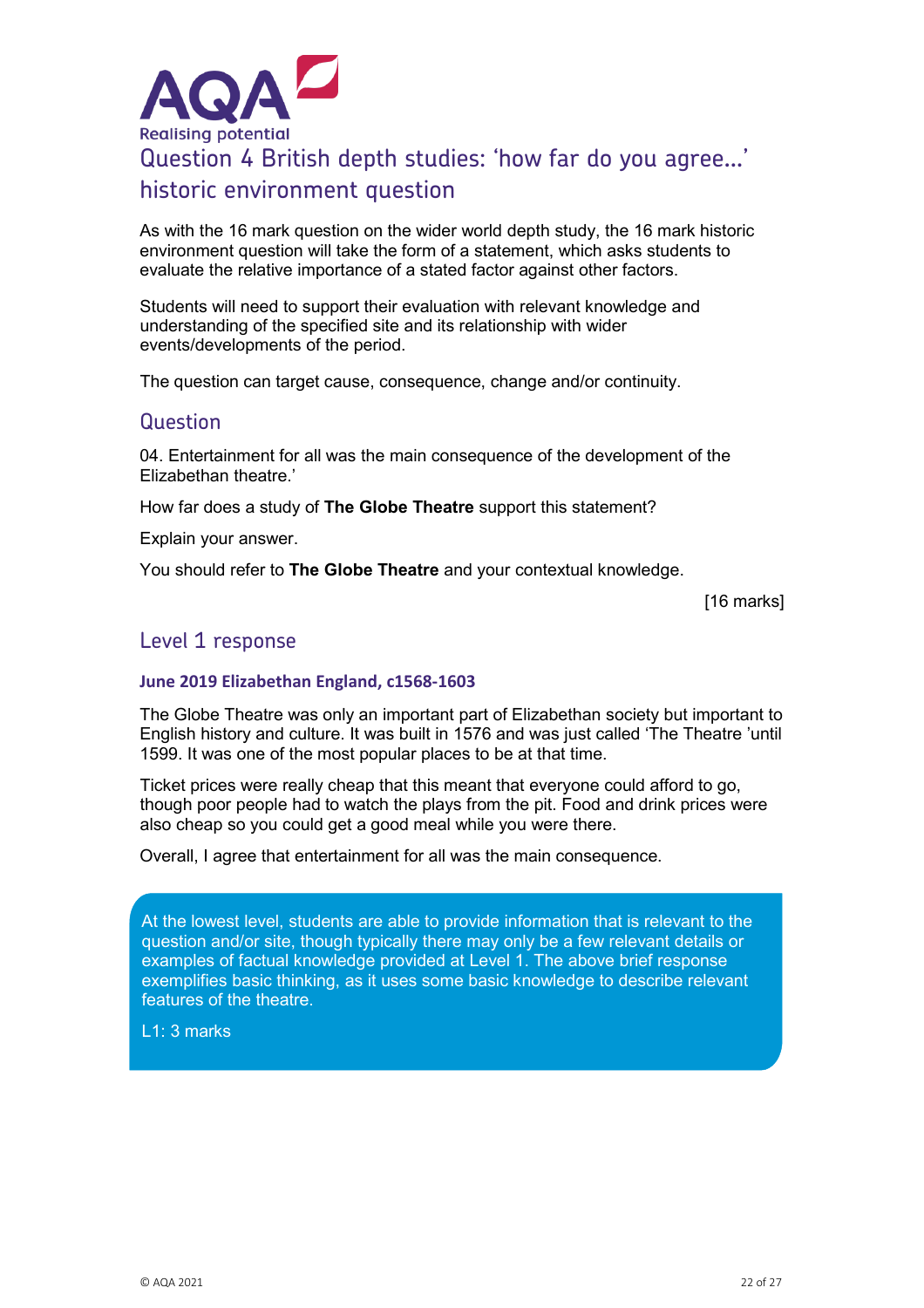

04 The main consequence of Edward I's castle building was military'.

How far does a study of Caernarfon Castle support this statement?

Explain your answer.

You should refer to Caernarfon Castle and your contextual knowledge.

[16 marks]

### Level 2 response

#### **June 2019 Medieval England - the reign of Edward I, 1272-1307**

The study of Caernarfon Castle supports this statement a lot because it was built with military intention in mind. It had polygonal towers and three-way archer slits to keep the Welsh intimidated and away. It was positioned near Anglesey which was the "bread basket" of Wales by putting in there, they could control Wales's food supply making them weaker. Also Madog ap Gruffydd tried to destroy it while it was being built. This means that it evidently caused the Welsh to try and get rid of Edward's castles.

However the study of Caernarfon Castle also supports the idea of intimidation being the main consequence of Edward's castle building because Edward spent £20,000 pounds building it which evidently was used to make it seem large and menacing. By placing castles everywhere in Wales, Edward was making them aware of his presence – after having killed Llywelyn for treason. This meant that they would be put off wanting to attack Edward again.

Despite this, military was the main consequence of Edward's castle building because it led for people such as Madog to attack so they clearly worked less for intimidation and deterrence but more for military action to take place. Making it the consequence.

At Level 2, responses are able to show some simple explanation of one or more relevant factors with some further relevant support with reference to the site. However, at this level, attempted explanations remain generalised or require further specific evidence from the site. This response offers two simple explanations, referencing both the given issue and another. The first paragraph provides simple explanation supported with knowledge and understanding about the military consequences of the site - it was designed to keep the Welsh away and protect resources. The second paragraph offers a simple explanation that another consequence was to intimidate the Welsh.

The final paragraph seeks to offer an assertion based on some reasoning that the military consequence was the main consequence, but the reasoning is not developed.

L2: 6 marks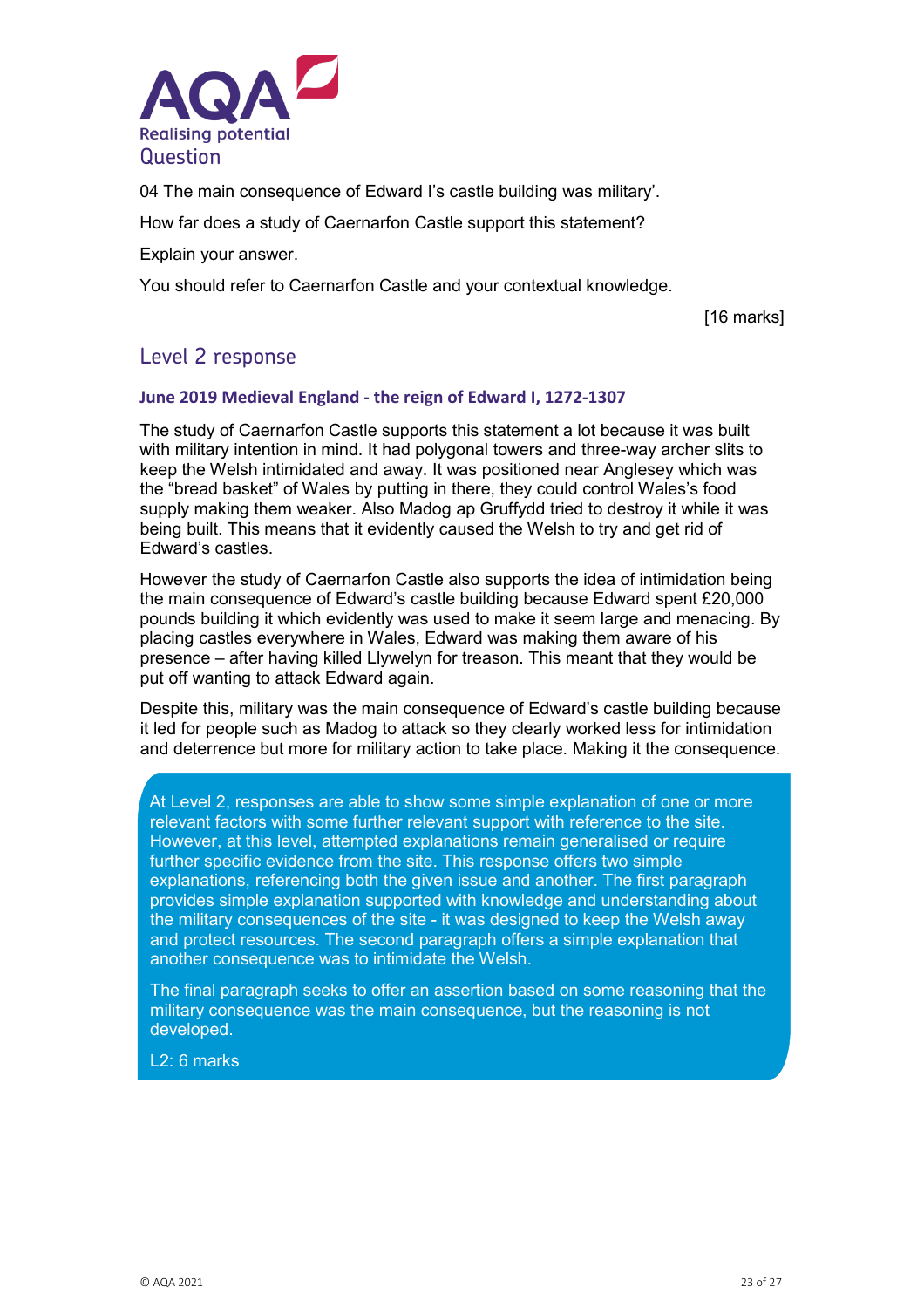

04. Entertainment for all was the main consequence of the development of the Elizabethan theatre.'

How far does a study of **The Globe Theatre** support this statement?

Explain your answer.

You should refer to **The Globe Theatre** and your contextual knowledge.

[16 marks]

### Level 3 response

#### **June 2019 Elizabethan England, c1568-1603**

I agree with the statement, 'entertainment for all' was the main consequence of the development of the Elizabethan theatre because entertainment was available for everyone rich and poor, it meant that when people would watch plays in the streets it brought all social classes together and were all able to be entertained in their leisure time.

The Globe theatre which was set up by William Shakespeare in 1599 provided entertainment for the rich and poor. For the poor it was a cheap day out and they would stand in the 'yard' or the 'pit' which was the floor where they were right next to the stage, this only cost one penny and it was a way in which they could be interactive, however things could get a little rowdy sometimes. Food and drinks were available such as beer, fruit and nuts which added to the environment. For the rich the theatre was a way in which they could be seen and were able to show off their wealth. They would sit in the galleries with coloured seating, this would cost 6p. Queen Elizabeth also love the theatre and people perform plays especially for her. Because of the difference between Catholics and Protestants all plays would be checked before being performed in the Globe to ensure that there were no references to religion, and mystery plays were banned.

The costumes were a huge focus for the Elizabethan theatre as just in reality they showed off the social status of the person. If 2 actors wore the same outfit and hair and makeup it would mean they were twins even if they looked nothing like. Costumes were extremely important and expensive so if an actor died there costume would be left in their will. Only male actors were allowed to perform plays and so men would play a female role.

Special effects were a huge source of entertainment Elizabethan theatre for example people would role (sic) a cannon ball above the stage in the 'heavens' to create the sound of thunder this created excitement in theatre. They would create lightning by putting a powder made with resin and putting it in a candle flame to create a flash. However it did go wrong and once when a cannon ball shot through the roof of the Globe it burned down. The Elizabethan theatre was also a place of patronage for nobles who could hire famous actors like Richard Burbage.

However, there was opposition to the theatre for example, it affected public health. Because everyone was mixed together especially in the 'yard' all sorts of germs could have spread and people were scared of diseases such as the pneumonic plague which was spread through coughs and sneezes. People also believed the theatre was a place for crime because there were a lot of pickpockets around and so in such a crowded area it was even more risky. A lot of fights happened in the 'yard'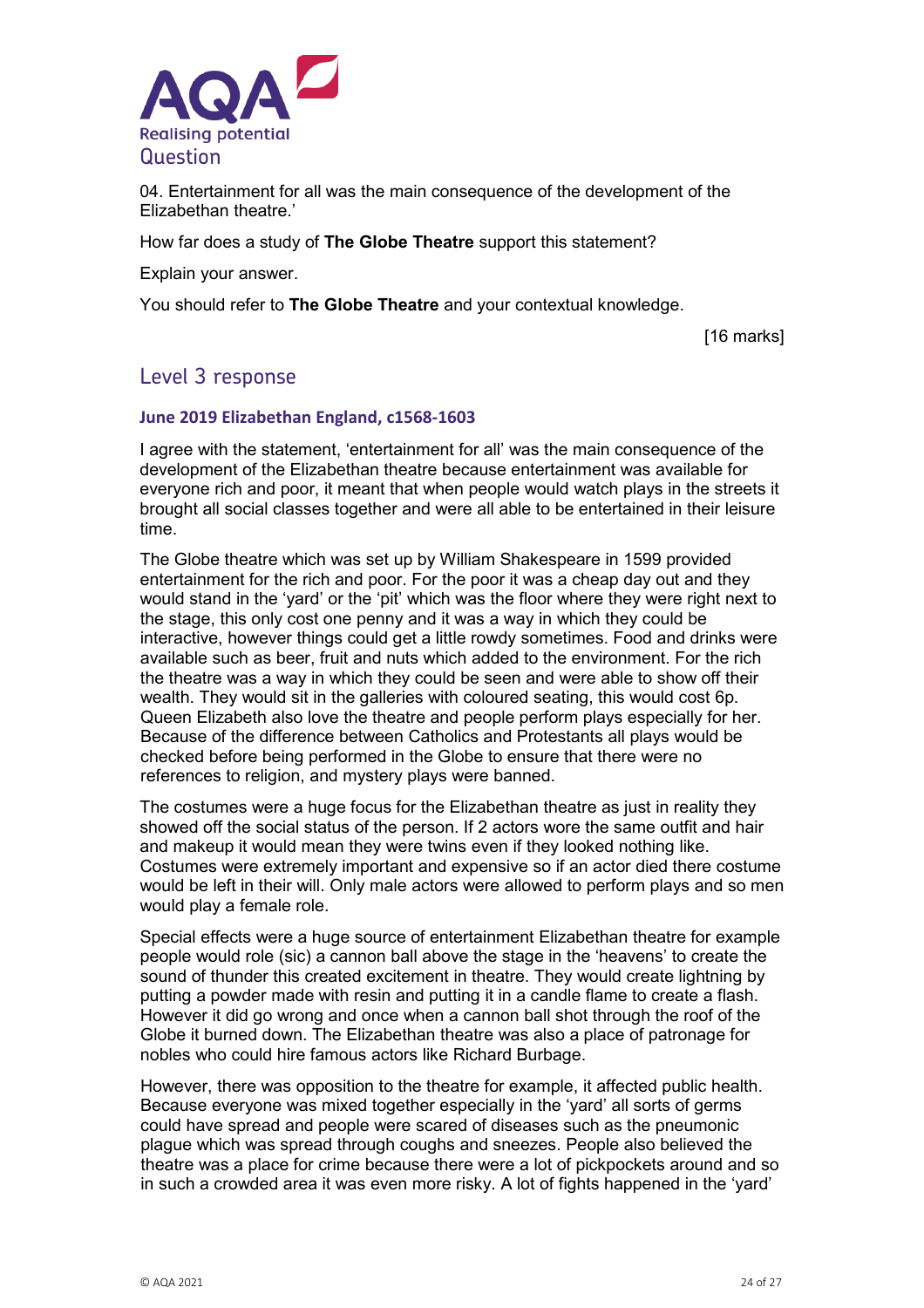

because people would bump into each other due to the crowded nurse resulting in others pushing and shoving.

Puritans hugely disagreed with the Elizabethan theatre and said it was the work of the devil. They were worried that people would stop going to church if there was a play on instead. Giles Allen, a major Puritan had a theatre built on his land and as soon as the lease was up he banished it.

In conclusion I believe, 'entertainment for all' was the main consequence of the development of the Elizabethan theatre because entertainment was extremely popular and so a lot of people attended the theatre, also the differences in religion was a huge cause of tension and so because the theatre didn't reference religion it added to the entertainment.

In order to progress to Level 3, responses need to show developed explanation of the given issue in the question and at least one other issue. This lengthy response provides an answer that is very knowledgeable about 'entertainment for all 'as a proposition and never really waivers from supporting that point of view. There are then some descriptive passages, though the second half of the answer does address issues of crime and disease and the views of the Puritans. The conclusion - whilst a little unclear in places - seems to endorse the idea in the stated factor that the main consequence of the theatre was entertainment, though the reasoning provided is not complex and as such the response remains in Level 3.

L3: 10 marks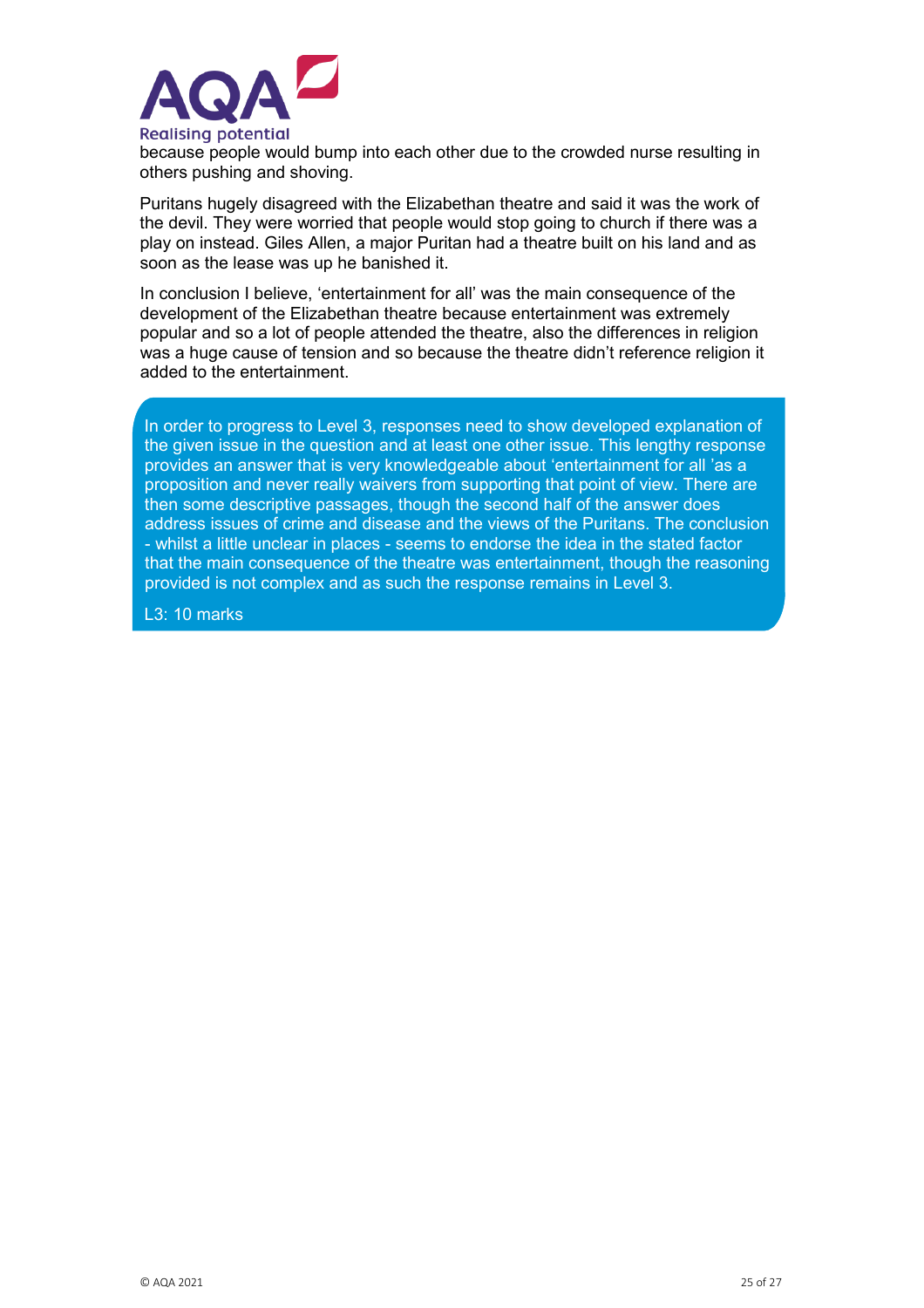

04 The main consequence of Edward I's castle building was military'.

How far does a study of Caernarfon Castle support this statement?

Explain your answer.

You should refer to Caernarfon Castle and your contextual knowledge.

[16 marks]

### Level 4 response

#### **June 2019 Medieval England - the reign of Edward I, 1272-1307**

Caernarfon Castle was built on the old Roman site of Segontium to remind Welsh people of the symbolism of vast incredible power. Edward I's series of castles were mainly constructed to establish this power, but also to deal with the outbreak of rebellion at the time under his newfound colonisation. Military could be argued as a consequence of Caernarfon Castle's building as it was defended by lots of garrisons in case the Welsh rebelled, and also for siege warfare as it was equipped with the latest military technologies such as murder holes, huge portcullis and numerous big towers. The towers themselves were polygonal in shape as an impressive design and the outer walls were white washed to stand out.

The castle was also situated near the sea so that military supplies and men could arrive as quickly as possible by ship if necessary.

However it is more feasible to argue that Edward built Caernarfon Castle with more main reasons than military, for example political, as aforementioned with the rebels. It is in the middle of the kingdom of Gwynedd which is a Welsh stronghold, and this deposes Welsh officials from their importance. It also has a town, for English merchants and trade, attached, provided as a safe haven for an English society. Welsh people were taxed heavily from this Royal administration centre, and they were only allowed into the town on market days, diminishing their identity and morale. From castles, Edward also imposed English law and regulations, assimilating Wales into his ruling. As a political factor, his Castle building could be argued to mainly suppress rebellion and impose English rule. Whether purposefully or not, his son, Prince Edward II, was also born in Caernarfon Castle, granting the Welsh people Welsh Prince who was still English at the core. Along with this the Castle's presence was a permanent reminder of English control, authority and power.

In conclusion, I believe that the main consequence of Edward's Castle building was not military, but colonisation and assimilation. At first, it may have been used for military purposes but this gradually turns into political consequences as strong military is a sign of power to subdue the Welsh. The situations and design aesthetics of the castle were purposely chosen to maintain Edward's continuous rule over Wales and the minds of her people, more so than simply battles and warfare.